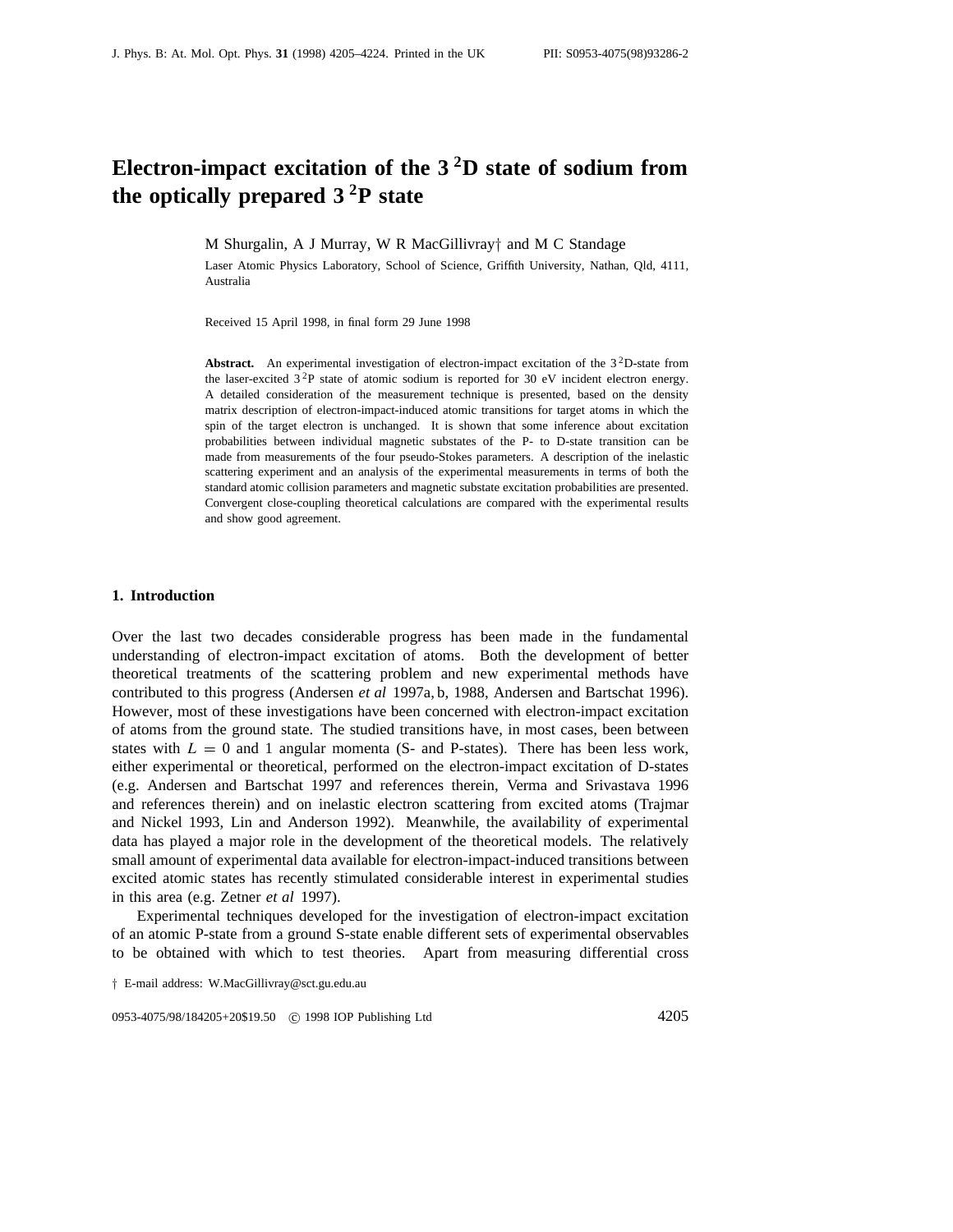sections (DCSs), atomic-collision parameters (ACPs) can be measured (Andersen *et al* 1988, Andersen and Bartschat 1997) which are related to individual scattering amplitudes and thus provide finer details about the scattering process. The combination of both DCS and ACP measurements provides for more comprehensive tests of different theoretical models. However, characterization of ACPs for transitions between excited atomic states with higher angular momenta has not been developed to the same extent as for S- to P-state transitions. This can be explained by the fact that increasing the angular momentum of the states involved in electron-impact-induced transitions leads to a substantial increase in the number of individual scattering amplitudes required to fully characterize the scattering process. Accordingly, defining the experimentally measurable quantities and the techniques for measuring these quantities becomes more complex and difficult. As an example, for electron-impact-induced transitions between P- and D-states of sodium where the total spin is conserved, the number of scattering amplitudes in each total spin channel increases to eight, in comparison with only two scattering amplitudes for an S- to P-state transition (Andersen and Bartschat 1996).

One of the first experiments to measure ACPs for electron-impact-induced transitions between excited P- and D-states was performed by Hermann (1979) for sodium atoms at 5 eV incident electron energy. These data were not published until the review of Andersen *et al* (1988) made the results available. The experiment involved the preparation of the 3P excited state of sodium with polarized laser radiation and the measurement of pseudo-Stokes parameters, which are the relative differences in differential cross sections for different laser polarizations, for the 3P- to 3D-state transition. No analysis was made of the electronimpact-excited 3D-state. Such an experiment is equivalent to one in which the 'isotropic' D-state is de-excited to the P-state following superelastic electron scattering. The isotropic D-state has all magnetic substates equally populated with no coherences between them. 'Standard' ACPs for the electron-impact-excited P-state were obtained and a discussion in the framework of these ACPs was presented (Andersen *et al* 1988). A theoretical calculation, using the convergent close-coupling method (CCC) was presented by Bray *et al* (1994). The CCC calculations proved to be in good agreement with the experimental data.

Recently, similar work has been performed for barium atoms at 20 eV incident electron energy (Li and Zetner 1995, 1996). A number of ACPs were measured and a comparison was made with theoretical calculations utilizing the unitarized distorted-wave approximation. Also the relationship between ACPs and the partial differential cross sections (PDCS) (Hummer and Burns 1986, Csanak *et al* 1992, Li *et al* 1994) and the practical significance of the latter quantities were discussed.

In the work presented in this paper, a general description of electron-impact-induced transitions between states of different angular momenta is developed, based on the density matrix formalism. Atomic species are considered where the total spin is conserved during the collision. The incident electrons are spin-unpolarized and no spin analysis is carried out for the final states. Measurement techniques are considered for studying electron-impact excitation of a D-state from a P-state together with a discussion of the information that can be obtained. An experiment is described in which inelastic scattering from the laserexcited  $3^{2}P_{3/2}$  state of a sodium atom occurs. The experimental data are presented and analysed for excitation to the  $3<sup>2</sup>D$ -state using 30 eV incident electron energy. Certain sums of magnetic substate excitation probabilities are obtained and discussed. Standard ACPs are also deduced from the measurements for the corresponding 'time-inverse' deexcitation process from the 3D isotropic state for the corresponding 28.4 eV incident electron energy.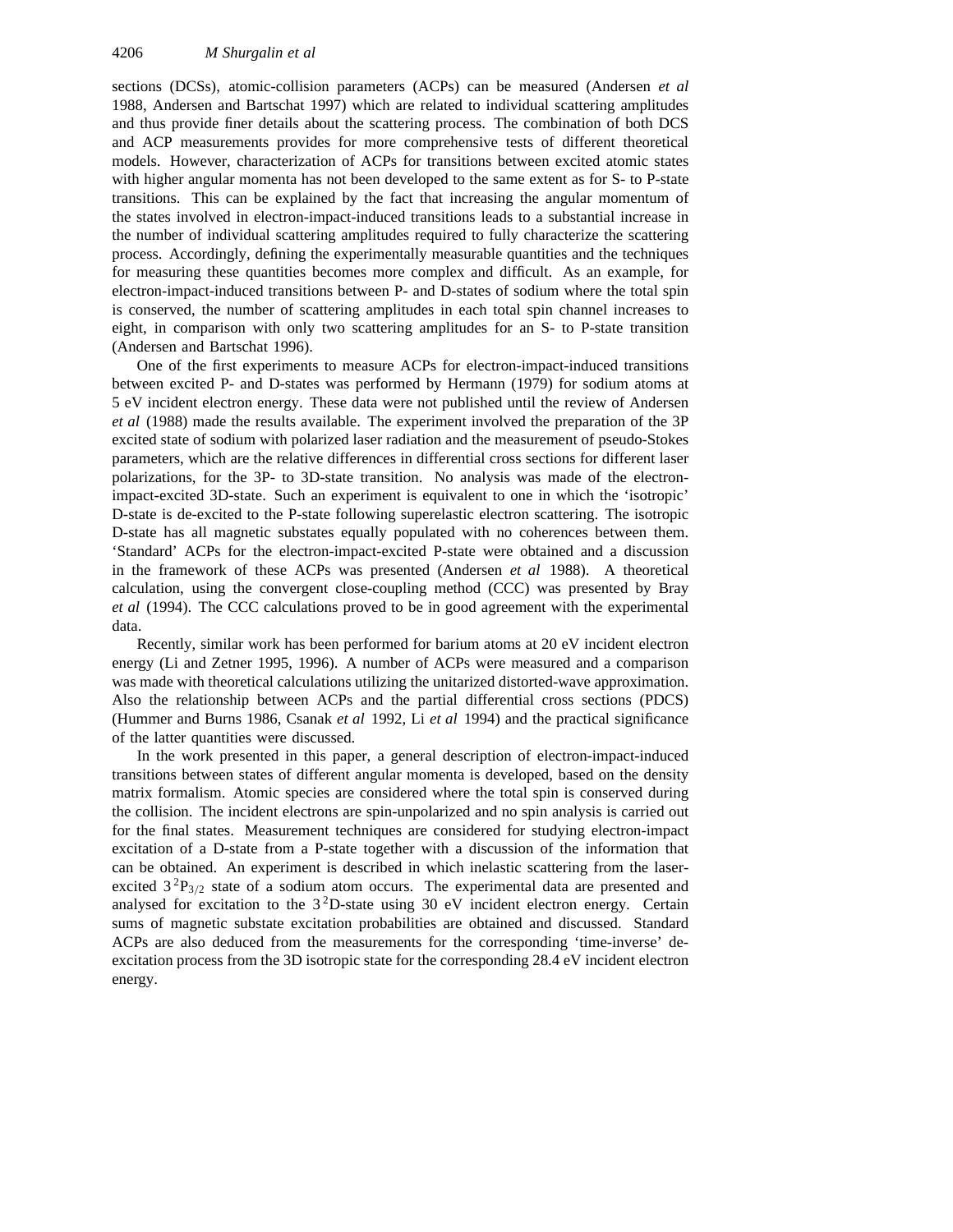# **2. Theory**

For electron collisions with light atoms such as sodium, a well justified and in some cases experimentally verified assumption that significantly simplifies the description of the scattering process is that the spin of the projectile electron is unchanged during the collision. This assumption follows from the neglect of explicit spin–orbit interaction forces involving the projectile and target atom electrons and spin–orbit coupling inside the target atom. The explicit spin–orbit interaction, as can be seen from Dirac's equation (Kessler 1985), is proportional to the charge of the nucleus and hence becomes significant only for heavier atoms, such as mercury. Spin–orbit coupling inside the atom, resulting in fine and hyperfine structure, is also a weak interaction for light atoms in comparison with the collisional interaction and thus can be neglected during the collision (Andersen *et al* 1988). Therefore, the description of collisionally induced transitions in  $|L m_L S m_S\rangle$ representation is appropriate and the transformation of the density matrices of the initial and final states from and to hyperfine structure representation can be made through the application of standard quantum angular momentum coupling algebra. With the total electron spin conserved, two separate total spin channels arise in the scattering process for atoms with a single valence electron. Furthermore, if projectile electrons are not spinunpolarized and no spin analysis is performed on final states, averaging over spins can be performed. The following general formula, the derivation of which is outlined in the appendix, describes the relationship between the initial and final density matrix elements:

$$
\rho_{MN}^{A(2)} = \sum_{mn} \rho_{mn}^{A(1)} \sum_{S} W_{S} T_{S,Mm} T_{S,Nn}^{*}
$$
 (1)

where  $\rho_{MN}^{A(2)}$  and  $\rho_{mn}^{A(1)}$  are the density matrices of the final and initial states, *S* is the total electron spin,  $W_S = (2S + 1)/2(2S_0 + 1)$  is the probability of scattering through each total spin channel,  $S_0$  is the atomic electron spin and  $T_{S,ij}$  are the spin-averaged scattering amplitudes (or transition operator matrix elements) for each total spin channel *S*. In this formula, the spin-averaged scattering amplitudes have no dependence on spin variables. The formula is valid in general for states with arbitrary atomic orbital angular momentum. For example, if the initial state is an S-state described by a density matrix normalized to unity,  $\rho_{00}^{A(1)} = 1$ , and expression (1) simplifies to

$$
\rho_{MN}^{A(2)} = \sum_{S} W_{S} T_{S,M0} T_{S,N0}^{*}.
$$
\n(2)

Powerful symmetry considerations can be used to determine the non-zero matrix elements  $T_{S,Mm}$ . Since the scattering plane has reflection symmetry for the scattering process, certain invariance principles must be obeyed (Andersen *et al* 1988, Blum and Kleinpoppen 1979). The most general argument to consider is the reflection invariance of the total wavefunction of the two colliding particles (Hermann and Hertel 1982b). The total wavefunction consists of both orbital and spin components. If one component changes its reflection symmetry in the collision then the other one must also change. Since the total spin is conserved, the spin component of the total wavefunction retains its initial reflection symmetry. Therefore, only those orbital states that have the same reflection symmetry as the initial orbital states will be excited and contribute to the density matrix of the excited atoms. Accordingly, the only non-zero transition matrix elements in equation (1) are between orbital states of the same reflection symmetry. Figure 1 provides an illustration of this argument for P- to D-state transitions, where P- and D-orbitals are shown in the natural frame of reference (Hermann and Hertel 1982a) and the possible collision-induced transitions are indicated by arrows.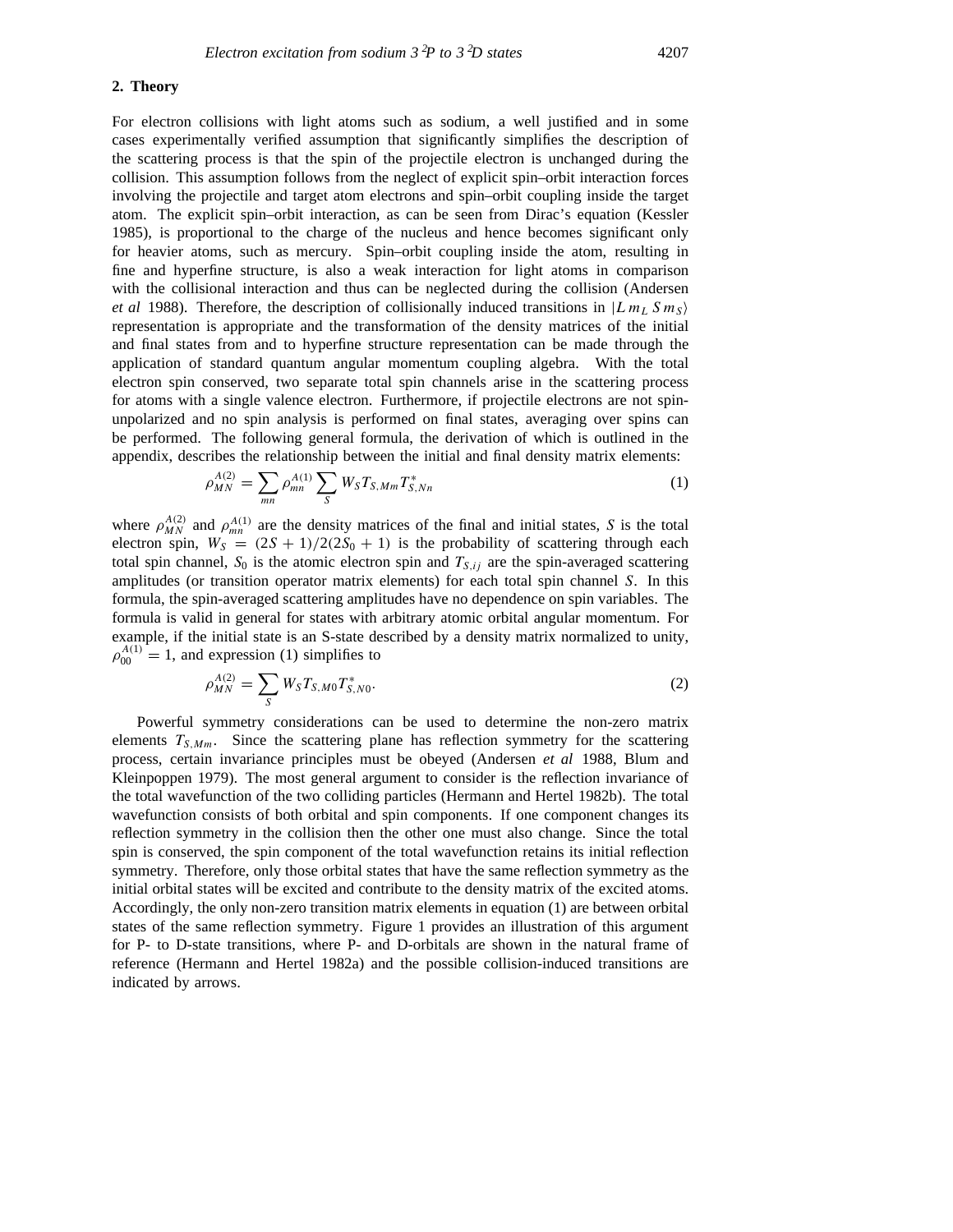

**Figure 1.** Illustration of the symmetry properties of the transition operator. Atomic orbitals are shown in the natural frame of reference.  $+$  and  $-$  indicate the positive and negative reflection symmetry of atomic orbitals and arrows indicate the allowed transitions.

Another powerful symmetry for the transition operator is the time-reversal symmetry. Figure 2 depicts a scattering process resulting in the transition of the system of target atoms and projectile electrons from an initial state  $\rho^i$  to a final state  $\rho^f$  and the scattering process which is obtained by the reversal of time. In the time-inverse scattering process the system is returned from the  $\rho^f$  state exactly into the  $\rho^i$  state according to the principle of micro-reversibility. Both time-direct and time-inverse processes can be represented by the *S*-matrix equations as follows:

time-direction: 
$$
\rho^f = S \rho^i S^+
$$
  
time-inverse:  $\rho^i = S^D \rho^f S^{D+}$  (3)

where *S* and  $S^D$  are the scattering matrices for the time-direct excitation process and timeinverse de-excitation process, respectively. From these equations it follows that  $SS^D = 1$ and  $S^+S^{D+} = 1$ . Using the unitary property of the scattering matrix  $S^{-1} = S^+$  (Messiah 1962) the relationship between the two scattering matrices is obtained:  $S^D = S^{-1} = S^+$ and  $S^{D+} = (S^+)^{-1} = S$ . From these equations the relationship between the transition operators can be established. Since the transition operator is related to the scattering operator by  $T = S - 1$  and both operators satisfy the distribution law  $(A + B)^{+} = A^{+} + B^{+}$  (Blum 1981, Messiah 1962), the following holds for the transition matrices  $T$  and  $T^{\text{deex}}$  of the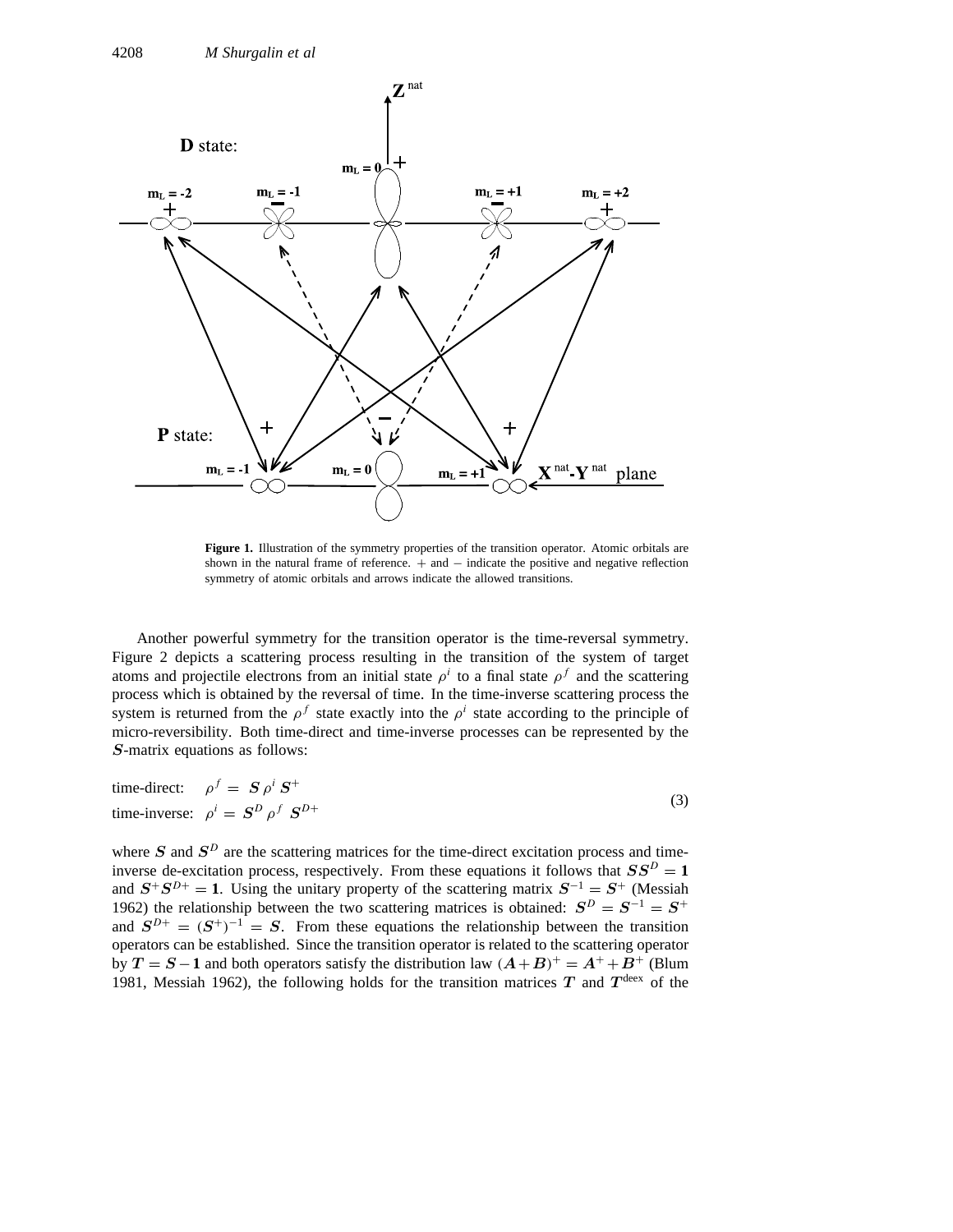

**Figure 2.** Illustration of the time-reversal symmetry of the transition operator.

time-direct (excitation) and time-inverse (de-excitation) processes, respectively:

$$
T^{\text{deex}}(E_0 - \Delta, \theta_{\text{scat}}) = T^+(E_0, \theta_{\text{scat}}) \qquad T^{\text{deex}+}(E_0 - \Delta, \theta_{\text{scat}}) = T(E_0, \theta_{\text{scat}}) \tag{4}
$$

where  $E_0$  denotes the incident energy,  $\Delta$  is the energy loss and  $\theta$  is the scattering angle. This relationship expresses the principle of micro-reversibility that is exploited in the superelastic technique. It is apparent that the incident electron energy in the time-inverse process is less by the energy loss of the transition involved than the incident energy in the time-direct process.

The time-inverse de-excitation process can be described by the following formula, similar to equation (A5):

$$
\rho^{(1)} = T^{\text{deex}} \rho^{(2)} T^{\text{deex}+}.
$$
\n(5)

Then, in the same way that the matrix equation (1) is obtained (see the appendix, equation (A5)), the following equation, describing the time-inverse transition, is derived from (5):

$$
\rho_{mn}^{(1)} = \sum_{MN} \rho_{MN}^{(2)} \sum_{S} W_S T_{S,mM}^{\text{deex}} T_{S,nN}^{\text{deex}} = \sum_{MN} \rho_{MN}^{(2)} \sum_{S} W_S T_{S,Mm}^* T_{S,Nn}
$$
(6)

where

$$
T_{S,mM}^{\text{deex}}(E_0 - \Delta, \theta) = T_{S,mM}^+(E_0, \theta) = T_{S,Mm}^*(E_0, \theta)
$$

and

$$
T_{S,nN}^{\text{deex}^*}(E_0 - \Delta, \theta) = T_{S,Nn}^{\text{deex}+}(E_0 - \Delta, \theta) = T_{S,Nn}(E_0, \theta)
$$

follow from expression (4). The probabilities  $W<sub>S</sub>$  for each total spin channel remain the same for the time-inverse case. The symmetry of the transition operator with respect to time reversal allows ACPs to be obtained through the electron-impact de-excitation of atoms initially prepared in some known excited state. This method has been used in the superelastic method for studies of S- to P-state transitions (Andersen *et al* 1988). Now we shall examine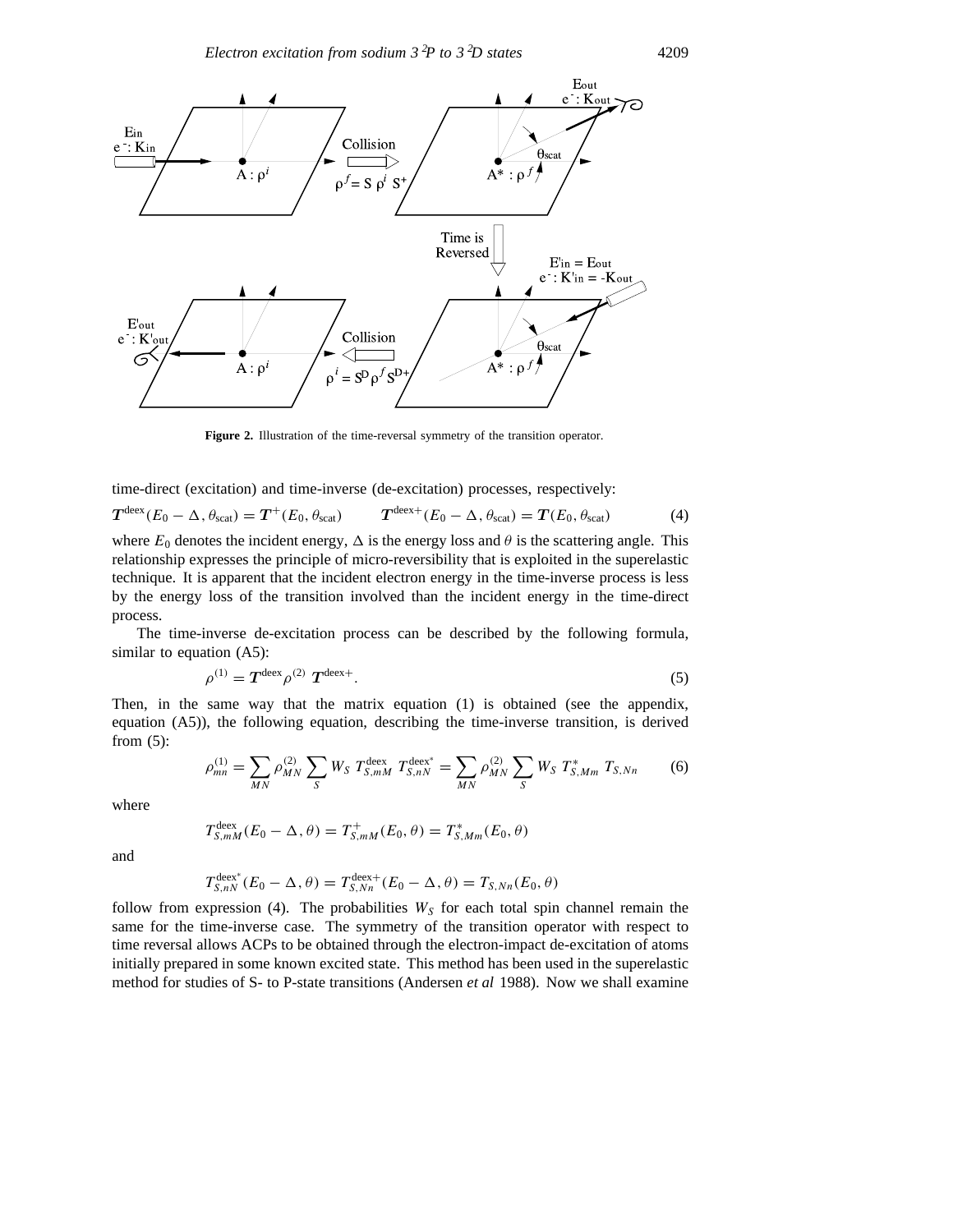how this symmetry can be exploited for studies of electron-impact transitions between Pand D-states.

Consider the excitation of the D-state from the optically prepared P-state:

$$
\rho_{MN}^{D(e)} = \sum_{mn} \rho_{mn}^{P(o)} \sum_{S} W_{S} T_{S,Mm}^{P \to D} T_{S,Nn}^{*}(E_0)
$$
\n(7)

where  $E_0$  denotes the incident electron energy and the superscripts denote the atomic states and excitation process, *(e)* for electron-impact excitation and *(o)* for the optical excitation with laser light. The differential cross section for the D-state excitation from the P-state is given by the trace of  $\rho^{D(e)}$ :

$$
S = \text{tr}(\rho_{MN}^{D(e)}) = \sum_{mn} \rho_{mn}^{P(o)} \sum_{M} \sum_{S} W_{S} T_{S,Mm}^{P \to D} T_{S,Mn}^{*}(E_{0}). \tag{8}
$$

Consider now the excitation of the P-state from an isotropic D-state, i.e. a D-state with equally populated magnetic substates and no coherences, in the time-inverse geometry, performed at the incident energy  $E_0 - \Delta$ , which is described by the following equation:

$$
\rho_{mn}^{P(e)} = \sum_{M} \sum_{S} W_{S} T_{S,mM}^{D \to P} T_{S,nM}^{*}(E_0 - \Delta)
$$
\n(9)

where  $\Delta$  denotes the energy separation between the P- and D-states and the density matrix of the initial D-state is normalized to unity. From the time-inverse symmetry discussed above it follows that

$$
\rho_{mn}^{P(e)} = \sum_{M} \sum_{S} W_{S} T_{S,Mm}^{P \to D} T_{S,Mn}^{P \to D}(E_{0})
$$
\n(10)

and consequently equation (8) becomes  $(\rho_{mn}^{P(e)^*} = \rho_{nm}^{P(e)})$ :

$$
S = \sigma_{\text{tot}} \sum_{mn} \rho_{nm}^{P(e)} \rho_{mn}^{P(o)}
$$
 (11)

where, instead of the normalization of the density matrix of the isotropic D-state, the normalization of  $\rho^{P(e)}$  is used instead  $(\rho_{11}^{P(e)} + \rho_{00}^{P(e)} + \rho_{-1-1}^{P(e)} = 1)$ , and the DCS  $\sigma_{\text{tot}}$ is introduced to account for the density matrix normalizations. For a P-state there are four independent density matrix elements of  $\rho^{P(e)}$ :  $\rho_{11}^{P(e)}$ ,  $\rho_{00}^{P(e)}$ ,  $\rho_{-1-1}^{P(e)}$  and  $\rho_{1-1}^{P(e)}$  (note that  $\rho_{1-1}^{P(e)} = \rho_{-11}^{*P(e)}$ ).

Diagonal elements of  $\rho^{P(e)}$  give the probabilities of excitation of a D-state magnetic substate from a certain magnetic substate of the P-state (magnetic substate excitation probabilities are written here as MSEPs) at the incident electron energy  $E_0$ :

$$
\rho_{11}^{P(e)} = \sum_{M} \sigma_{M1} = \sigma_{-21} + \sigma_{01} + \sigma_{21}
$$
\n
$$
\rho_{00}^{P(e)} = \sum_{M} \sigma_{M0} = \sigma_{-10} + \sigma_{10}
$$
\n
$$
\rho_{-1-1}^{P(e)} = \sum_{M} \sigma_{M-1} = \sigma_{-2-1} + \sigma_{0-1} + \sigma_{2-1}
$$
\n(12)

where the probabilities  $\sigma_{Mm}$  are defined as

$$
\sigma_{Mm} = \frac{1}{\sigma_{\text{tot}}} \sum_{S} W_S |T_{S,Mm}^{P \to D}|^2.
$$
\n(13)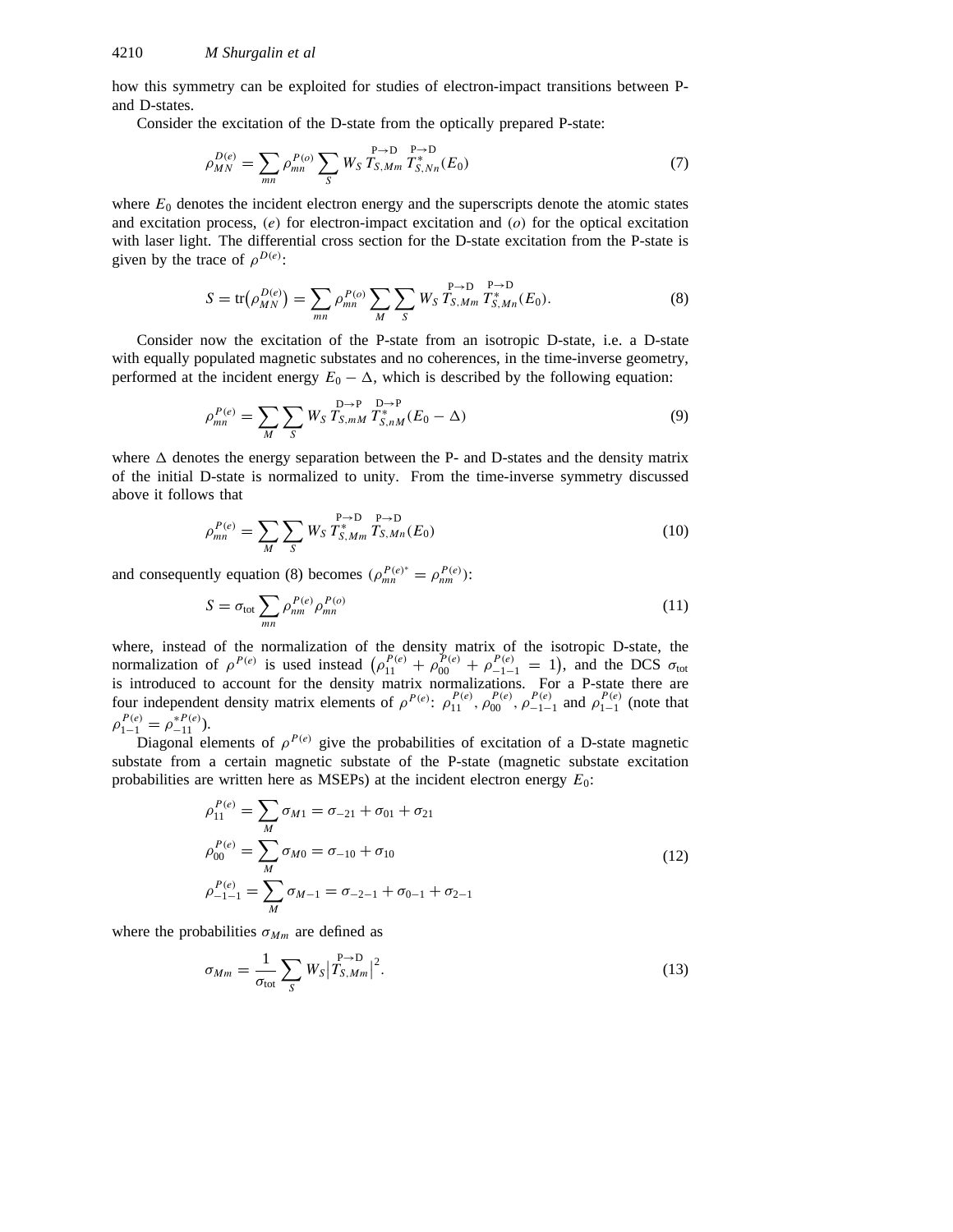*σMm* are related to partial differential cross sections (PDCS) for each pair of magnetic substates *m* and *M* of the initial and final states, respectively, in the natural frame of reference as

$$
PDCS_{Mm} = \sigma_{\text{tot}} \sigma_{Mm} \tag{14}
$$

where  $\sigma_{\text{tot}}$  is the differential cross section of the D-state excitation from the P-state.

Scattering from an optically prepared P-state allows the determination of a number of the summation terms  $\sigma_{Mm}$  as given in equation (12). These sums do not provide detailed information on individual spin-averaged scattering amplitudes, however, they allow for a more comprehensive comparison with theory than DCS measurements and in this sense can be termed ACPs.

Standard techniques for the optical preparation of the P-state and measurements of the pseudo-Stokes parameters (Farrell *et al* 1991, Sang *et al* 1994) are used to determine the density matrix elements  $\rho^{P(e)}$  in equation (11) and thus the sums  $\sigma_{Mm}$ . Perpendicular and co-planar laser excitation geometries are required for measuring four pseudo-Stokes parameters. In the perpendicular geometry the laser beam is propagated perpendicular to the scattering plane and three pseudo-Stokes parameters are defined in the following way:

$$
P_1^S = \frac{S(0) - S(90)}{S(0) + S(90)} \qquad P_2^S = \frac{S(45) - S(135)}{S(45) + S(135)} \qquad P_3^S = \frac{S(RHC) - S(LHC)}{S(RHC) + S(LHC)}.\tag{15}
$$

 $S(\varphi)$  is the count rate of the electrons scattered from the target atoms excited with linearly polarized laser light with the polarization vector at angle  $\varphi$  to the direction of the incident electron beam. *S(*RHC*)* and *S(*LHC*)* are the count rates of the electrons scattered from the target atoms excited with right- and left-hand circularly polarized laser light, respectively. In co-planar geometry the laser beam is propagated in the scattering plane and the fourth pseudo-Stokes parameter is defined in the following way:

$$
P_4^S = \frac{S(\parallel) - S(\perp)}{S(\parallel) + S(\perp)}\tag{16}
$$

where  $S(\parallel)$  and  $S(\perp)$  are the count rates of the electrons scattered from the target atoms excited with linearly polarized laser light with the polarization vector in the scattering plane and perpendicular to the scattering plane, respectively. Figure 3 provides an illustration of the scattering and laser excitation geometries used for pseudo-Stokes parameter measurements.

To relate the pseudo-Stokes parameters (15) and (16) to matrix elements  $\rho^{P(e)}$ , a laser frame of reference is used (Farrell *et al* 1991), which has a quantization axis along the polarization vector for linearly polarized light and along the direction of propagation of the laser beam for circularly polarized light. In the laser frame of reference, the density matrix of the ensemble of optically excited atoms is diagonal due to selection rules, thus providing a simpler form of equation (11). In the laser frame of reference equation (11) becomes

$$
S = \sum_{m} \rho_{mm}^{P(e)\text{LF}} \rho_{mm}^{P(o)\text{LF}} \tag{17}
$$

where additional superscripts LF denote the density matrix elements in the laser frame of reference.

Excitation with linearly polarized light is considered first. Since all atoms are initially in thermal equilibrium and all magnetic substates of the ground state are equally populated,  $\rho_{11}^{3P(o)\text{LF}} = \rho_{-1-1}^{3P(o)\text{LF}}$  due to the symmetry of the excitation process with respect to the *m* = 0 magnetic substate. Let  $\rho_{11}^{3P(o) \text{LF}}$  and  $\rho_{-1-1}^{3P(o) \text{LF}}$  be denoted by *a* and  $\rho_{00}^{3P(o) \text{LF}}$  by *b*, where in the  $|L m_L\rangle$  representation  $a \neq 0$  due to the influence of the hyperfine structure. Then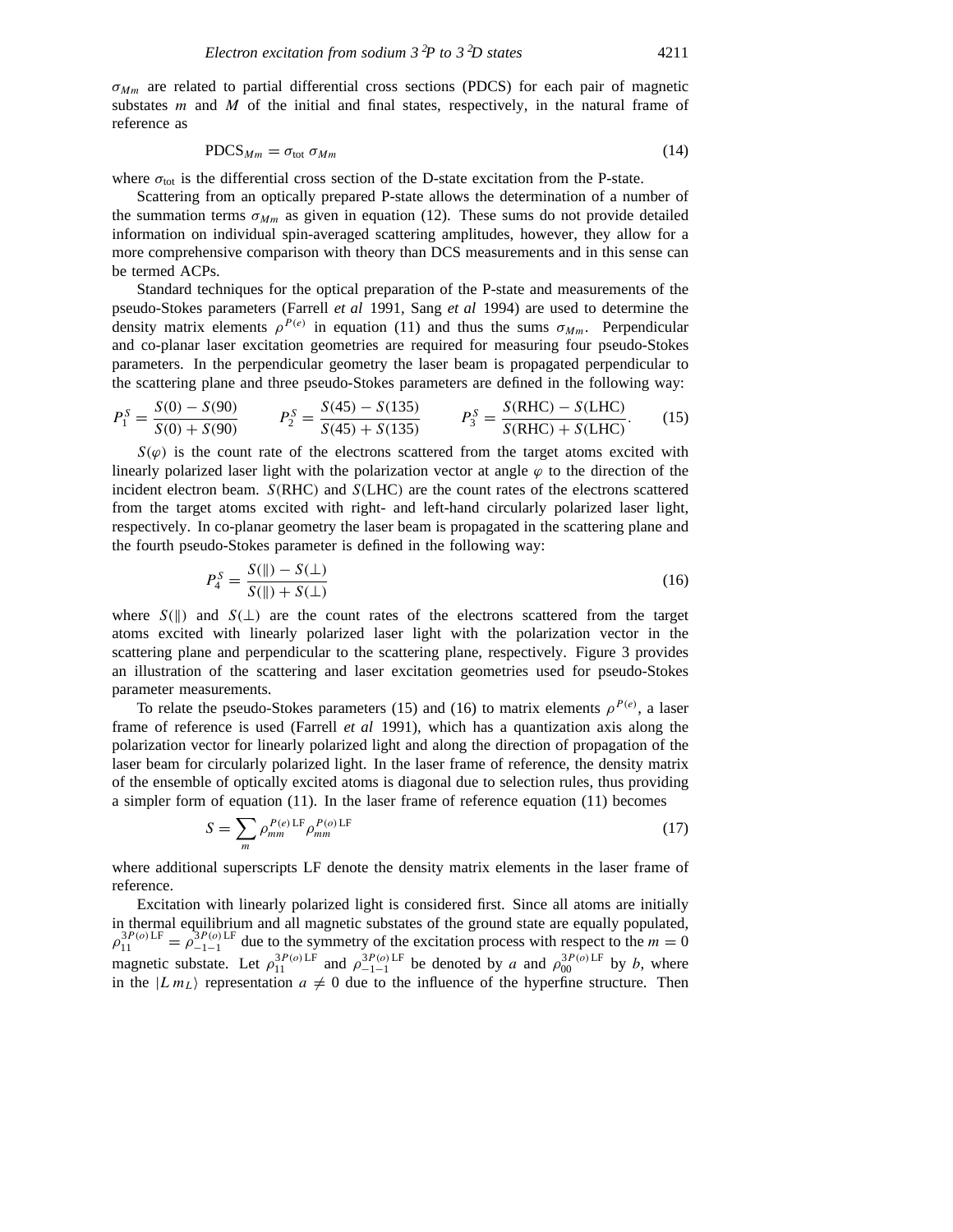

**Figure 3.** Illustration of the scattering geometry, and perpendicular and co-planar laser excitation geometries used for pseudo-Stokes parameter measurements. The natural frame of reference *X*nat, *Y* nat, *Z*nat is shown. *E*lin denotes the directions of linear polarization used for measuring  $P_1^S$ ,  $P_2^S$  and  $P_4^S$  parameters.

equation (17) for the differential cross section of scattering from the 3P laser-excited state in the laser frame of reference is

$$
S = a\rho_{-1-1}^{3P(e)LF} + b\rho_{00}^{3P(e)LF} + a\rho_{11}^{3P(e)LF}
$$
\n(18)

and in the natural frame of reference:

$$
S(\varphi) = \frac{1}{2}(a+b)\left(\rho_{11}^{3P(e)} + \rho_{-1-1}^{3P(e)}\right) + a\rho_{00}^{3P(e)} + (a-b) \operatorname{Re}\left(\rho_{1-1}^{3P(e)}\right) \cos(2\varphi) + (a-b) \operatorname{Im}\left(\rho_{1-1}^{3P(e)}\right) \sin(2\varphi)
$$
\n(19)

where  $\varphi$  is the angle between the direction of the laser polarization and the  $X<sup>nat</sup>$  axis of the natural frame of reference, which is along the direction of the incident electron beam (figure 3). The density matrix elements  $\rho^{P(e)}$  in the natural frame are obtained by application of the matrix transformation rules under reference frame rotations (Farrell *et al* 1991).

The pseudo-Stokes parameters  $P_1^S$  and  $P_2^S$  are then related to the density matrix elements  $\rho_{mn}^{3P(e)}$  as follows:

$$
P_1^S = \frac{-2\operatorname{Re}(\rho_{1-1}^{3P(e)})(b-a)}{(a+b)+(a-b)\rho_{00}^{3P(e)}}
$$
(20*a*)

$$
P_2^S = \frac{2\operatorname{Im}(\rho_{1-1}^{3P(e)})(b-a)}{(a+b)+(a-b)\rho_{00}^{3P(e)}}
$$
(20*b*)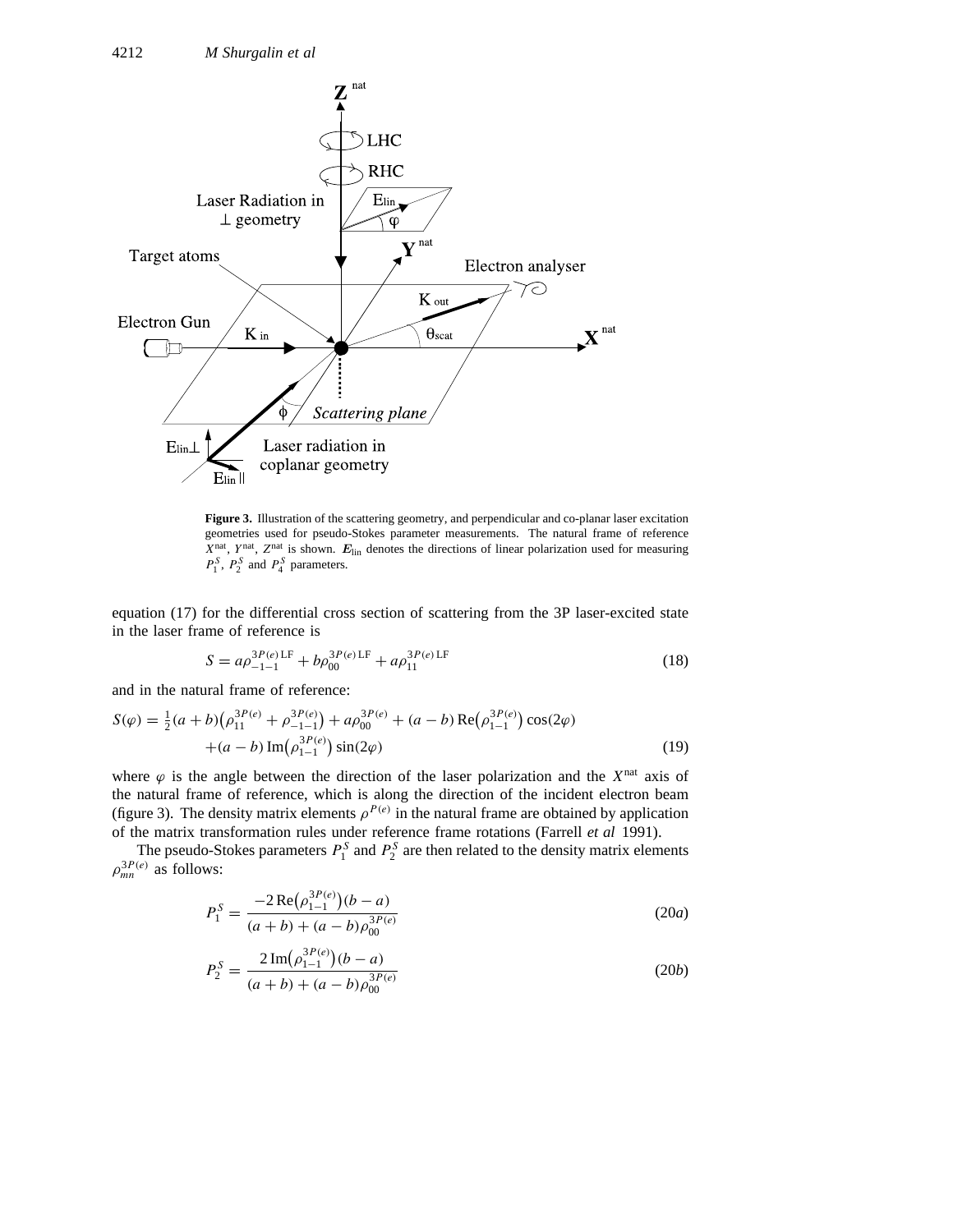and the pseudo-Stokes parameter  $P_4^S$  is

$$
P_4^S = [(b - a) + (a + b)(P_1^S \cos(2\phi) + P_2^S \sin(2\phi))
$$
  
+ (a - b)(P\_1^S \cos(2\phi) + P\_2^S \sin(2\phi) + 3)\rho\_{00}^{3P(e)}]  
\times [(3a + b) + (a + b)(P\_1^S \cos(2\phi) + P\_2^S \sin(2\phi))  
+(b - a)(1 - P\_1^S \cos(2\phi) - P\_2^S \sin(2\phi))\rho\_{00}^{3P(e)}]^{-1} (20c)

where  $\phi$  is the angle between the laser polarization vector and the  $X<sup>nat</sup>$  axis of the natural frame of reference in the co-planar laser geometry when the laser polarization vector is in the scattering plane.

The optical pumping parameter for the linear polarization is given by

$$
K_L = \frac{b-a}{b+a} \tag{21}
$$

and after some algebraic manipulations it follows from (20) that

$$
-2 \operatorname{Re}(\rho_{1-1}^{3P(e)}) = \frac{P_1^S}{K_L} - P_1^S \rho_{00}^{3P(e)}
$$
  
\n
$$
2 \operatorname{Im}(\rho_{1-1}^{3P(e)}) = \frac{P_2^S}{K_L} - P_2^S \rho_{00}^{3P(e)}
$$
  
\n
$$
\rho_{00}^{3P(e)} = \frac{(P_1^S \cos(2\phi) + P_2^S \sin(2\phi))(1 - P_4^S) + K_L - P_4^S(2 - K_L)}{K_L(4 - (1 - P_4^S)(1 - P_1^S \cos(2\phi) - P_2^S \sin(2\phi)))}
$$
\n(22)

Excitation with circularly polarized laser light can be analysed in a similar manner. Let the density matrix elements  $\rho_{11}^{3P(o)\text{LF}}$ ,  $\rho_{-1-1}^{3P(o)\text{LF}}$  and  $\rho_{00}^{3P(o)\text{LF}}$  of the ensemble of optically excited atoms in  $|L m_L\rangle$  representation be denoted by  $\alpha^+$ ,  $\beta^+$  and  $\gamma^+$ , respectively, in the case of left-hand circular polarization and  $\alpha^-$ ,  $\beta^-$  and  $\gamma^-$  in the case of right-hand circular polarization, where all terms are not zero due to the influence of the hyperfine structure. The differential cross section for scattering from the laser-excited atoms, given by the expression (17), is written in the laser frame of reference in the following way:

$$
S^{\pm} = \alpha^{\pm} \rho_{11}^{3P(e) \text{LF}} + \beta^{\pm} \rho_{-1-1}^{3P(e) \text{LF}} + \gamma^{\pm} \rho_{00}^{3P(e) \text{LF}} \tag{23}
$$

and in the natural frame of reference:

$$
S^{\pm} = \alpha^{\pm} \rho_{-1-1}^{3P(e)} + \beta^{\pm} \rho_{11}^{3P(e)} + \gamma^{\pm} \rho_{00}^{3P(e)}.
$$
 (24)

Due to the symmetry of the excitation process with respect to magnetic substates with negative *m* and positive *m*, and since all hyperfine substates of the ground state are populated equally (atoms are initially in thermal equilibrium), it follows that  $\alpha^+ = \beta^-$ ,  $\gamma^+ = \gamma^-$  and  $\beta^+ = \alpha^-$  (a rigorous model of the excitation process shows this explicitly, Farrell *et al* 1988). The  $P_3^S$  pseudo-Stokes parameter is then related to the density matrix elements  $\rho_{mn}^{3P(e)}$  as follows:

$$
P_3^S = \frac{S^- - S^+}{S^- + S^+} = \frac{\left(\alpha^+ - \beta^+\right)\left(\rho_{11}^{3P(e)} - \rho_{-1-1}^{3P(e)}\right)}{\left(\alpha^+ + \beta^+\right)\left(1 - \rho_{00}^{3P(e)}\right) + 2\gamma^+ \rho_{00}^{3P(e)}}.
$$
\n(25)

The optical pumping parameters for excitation with circularly polarized laser light are given by

$$
K_c = \frac{(\alpha^+ - \beta^+)}{\alpha^+ + \beta^+}
$$
 and  $K_c'' = \frac{1 - 3\gamma^+}{1 - \gamma^+}.$  (26)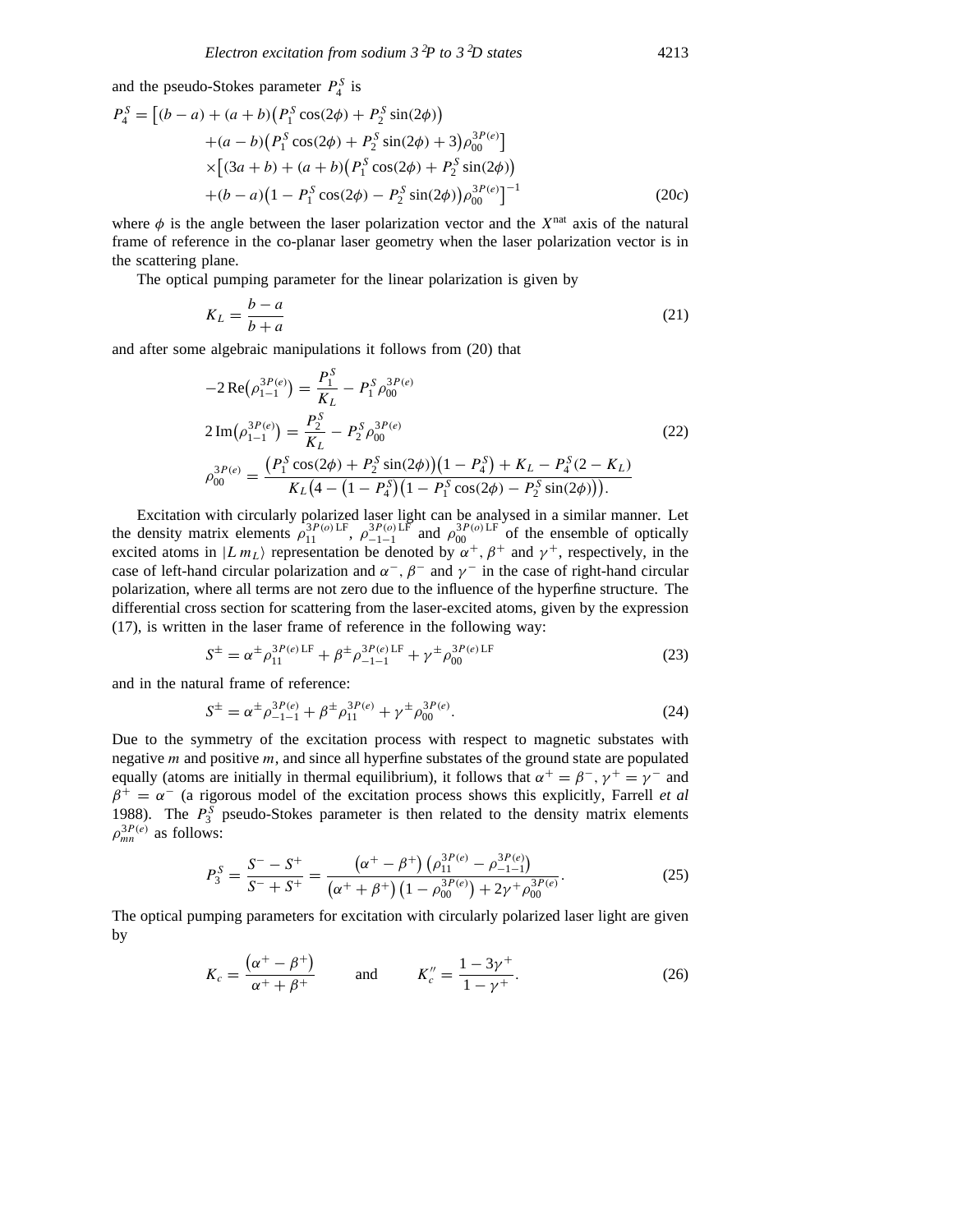Equation (25) becomes

$$
P_3^S = \frac{K_c(\rho_{11}^{3P(e)} - \rho_{-1-1}^{3P(e)})}{\left(1 - K_c'' \rho_{00}^{3P(e)}\right)}
$$
(27)

The density matrix elements  $\rho_{11}^{3P(e)}$  and  $\rho_{-1-1}^{3P(e)}$  are then derived,

$$
\rho_{11}^{3P(e)} = \frac{1}{2} + \frac{P_3^S}{2K_c} - \left(\frac{1}{2} + \frac{K_c'' P_3^S}{2K_c}\right) \rho_{00}^{3P(e)} \n\rho_{-1-1}^{3P(e)} = \frac{1}{2} - \frac{P_3^S}{2K_c} - \left(\frac{1}{2} - \frac{K_c'' P_3^S}{2K_c}\right) \rho_{00}^{3P(e)}.
$$
\n(28)

Clearly, an accurate knowledge of the optical pumping parameters is very important for the correct determination of the ACPs or MSEPs from the measured pseudo-Stokes parameters. The  $K_L$ ,  $K_c$  and  $K_c^{\prime\prime}$  parameters are determined from the quantities *α*+*, β*+*, γ* <sup>+</sup>*, a* and *b*, which in turn depend on the populations of the hyperfine structure substates and their coherences. Theoretical modelling of the laser excitation process using a full quantum electrodynamic treatment that enables the optical pumping parameters to be obtained for different pumping conditions and techniques for their experimental verification have been considered in Farrell *et al* (1988, 1991), Meng *et al* (1992) and Shurgalin *et al* (1998).

#### **3. Experiment**

Figure 4 shows a schematic of the experimental apparatus. An electron spectrometer and an atomic beam oven with cold trap are located in a vacuum chamber, pumped by a 500 l s<sup>-1</sup> turbo-molecular pump. The base pressure in the chamber was less than  $10^{-7}$  mbar. Three orthogonal Helmholtz coils together with mu-metal shielding inside the chamber reduce magnetic fields in the centre of the chamber to less than 0.8  $\mu$ T in any direction.

The electron spectrometer consists of an electron gun equipped with a hemispherical electron energy selector and a hemispherical scattered electron energy analyser. The overall system resolution achieved was approximately 140 meV FWHM and the incident electron beam current obtained was about 150 nA at an energy of 30 eV. The angular resolution of the spectrometer was estimated to be less than 5◦.

Figure 5 shows a typical energy loss spectrum obtained with this spectrometer. A multiple Gaussian curve is fitted to the data. Gaussian curve fitting for the energy loss spectra was used to distinguish the peak corresponding to the 3P-3D transition and the adjacent small peak corresponding to the 3P–4P transition (Stumpf and Gallagher 1985). Curve fitting also allowed the automatic subtraction of any background counts.

The sodium atomic beam oven is of a standard heated crucible type. The oven is equipped with a collimator. A cold trap inside the collimator is used to condense the uncollimated sodium atoms. The collimated sodium atomic beam is dumped onto the main cold trap which is separated from the oven collimator by about 50 mm. By using the collimator an atomic beam of good quality is created, which is well defined in space, with a Doppler width of approximately 100 MHz. Furthermore, the collimation resulted in a low level of background sodium vapour in the chamber. The pressure in the vacuum chamber with the atomic beam oven running was less than  $3 \times 10^{-7}$  mbar. The collimated atomic beam is located in the scattering plane, defined by the incident and the scattered electron directions (see also figure 3), at 90◦ to the incident electron beam and is therefore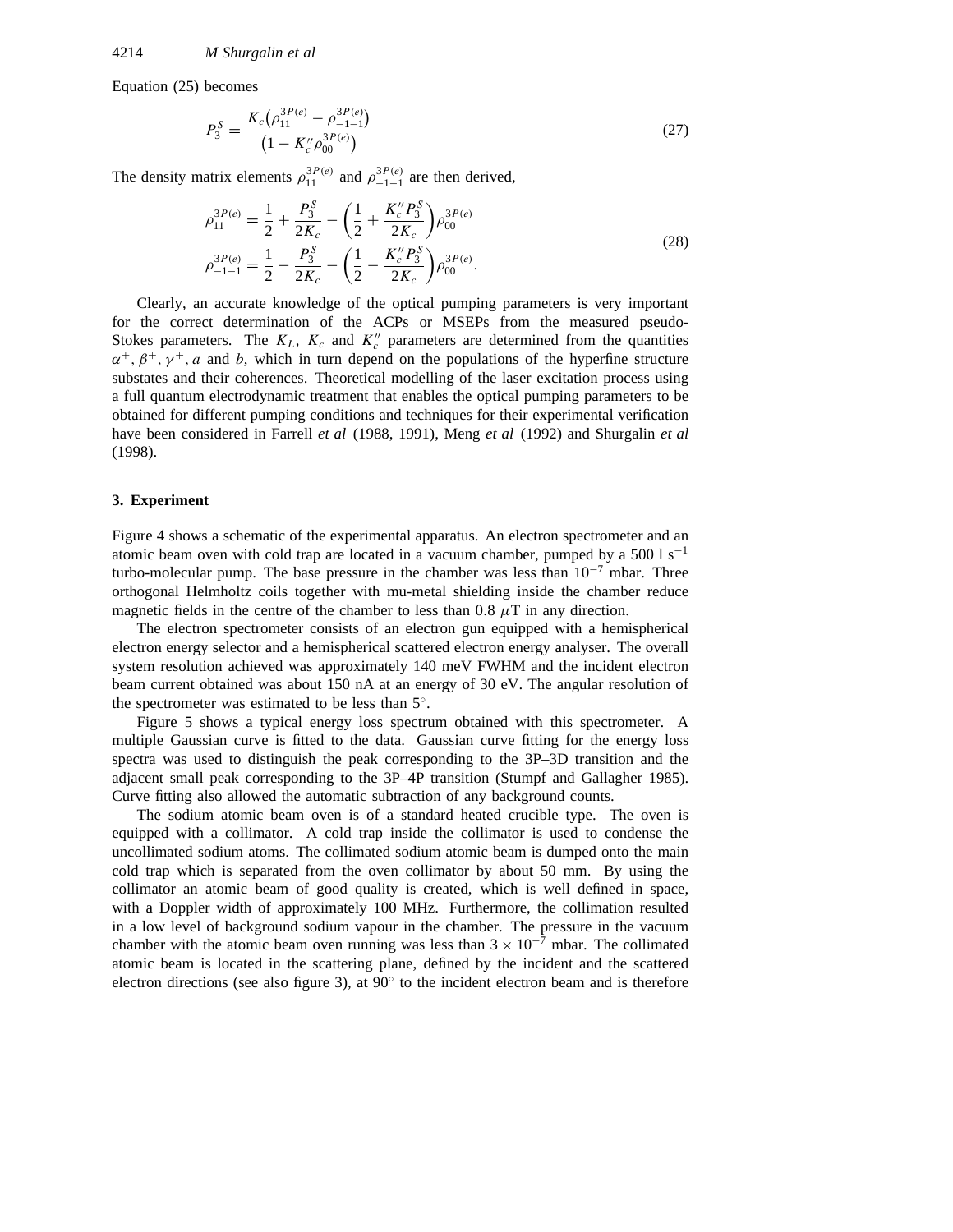

**Figure 4.** The schematic of the experimental set-up. The electron beam from the energy-selected electron gun and the laser beam intersect the atomic beam, produced by an atomic beam oven and dumped onto the cold trap. The rotatable scattered electron analyser detects the scattered electrons with the appropriate energy loss at different scattering angles. The fluorescence pickup (F. pick-up) collects the fluorescence emitted by the laser-excited atoms to monitor the laser frequency tuning. The polarization control unit contains a Glan–Taylor polarizer (GT) and two quarter-wave plates (P1 and P2) which set the laser light polarization. In co-planar laser excitation geometry the laser beam is propagated through the electron gun along the incident electron beam.

perpendicular to the laser beam in both the perpendicular and co-planar laser excitation geometries (figure 4).

Optical excitation of the sodium atoms was accomplished by using 589 nm radiation from two CW single-mode dye lasers (Spectra Physics 380D), pumped by a 20 W Ar-ion laser (Coherent Innova 420). Two laser modes were tuned to excite from the  $F = 2$  and  $F = 1$  substates of the ground  $3S<sub>1/2</sub>$  state. Such an excitation scheme allows the highest excited state population to be obtained, thus increasing the scattering signal and providing a more uniform distribution of the excited atoms in the interaction region (Shurgalin *et al* 1998). At the same time, a higher laser intensity can be used to reduce the sensitivity of the optical pumping parameters to small laser frequency detuning.

The two laser beams are combined using a 50*/*50 beamsplitter. When measuring the  $P_1^S$ ,  $P_2^S$  and  $P_3^S$  pseudo-Stokes parameters, the perpendicular laser excitation geometry is required and the laser beam is propagated through a viewport on the top of the vacuum chamber. When measuring the  $P_4^S$  parameter, the laser beam is propagated through a viewport on the side of the vacuum chamber and through the electron gun. A small hole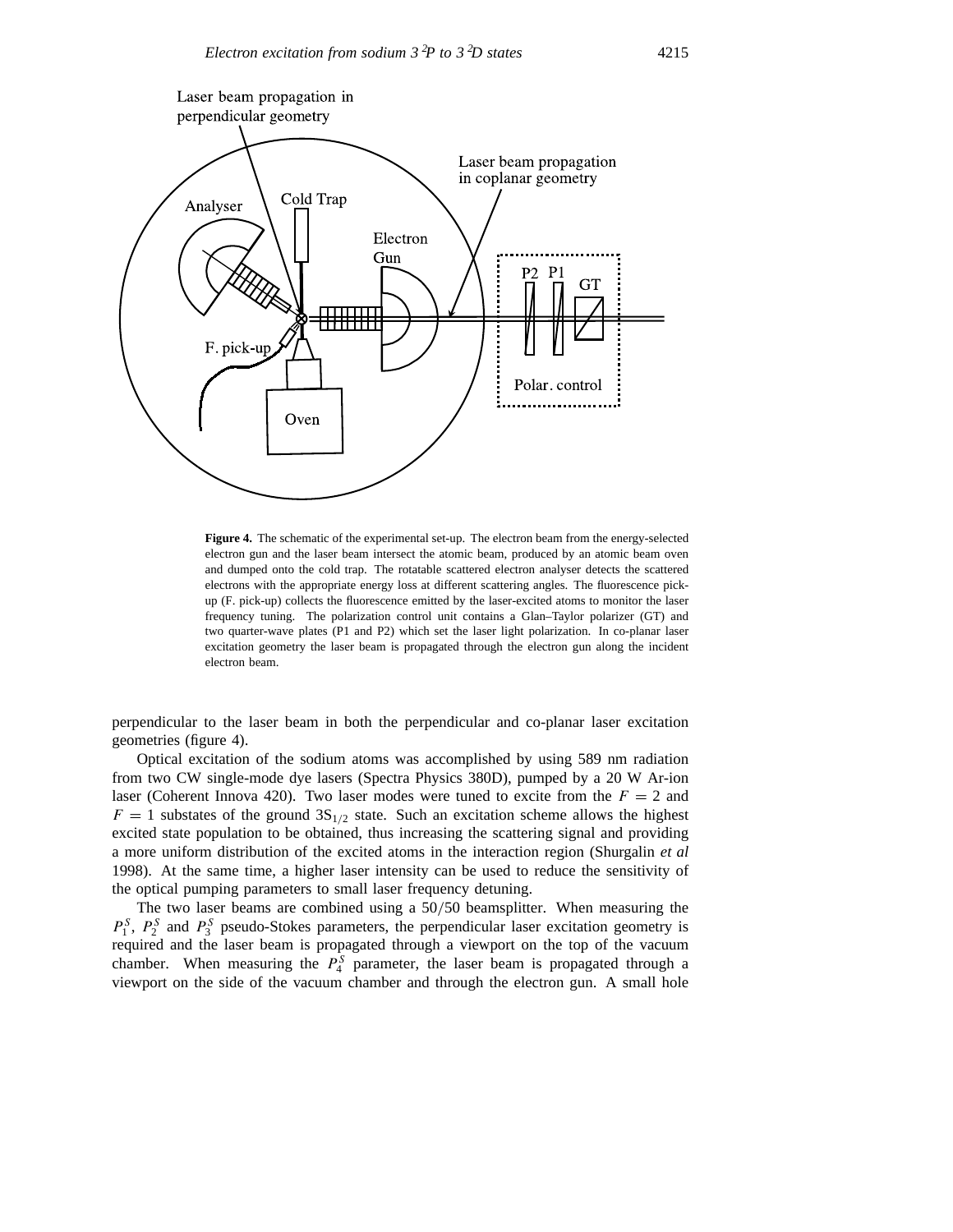

**Figure 5.** Energy loss spectrum showing peaks corresponding to 3P–4S, 3P–3D, 3P–4P and 3S–3P transitions in atomic sodium.

was made for this purpose at the back of the larger hemisphere of the electron gun energy selector. Some aperturing of the laser beam occurred, but it was possible to create the same optical pumping conditions in both geometries. This was carefully checked by measuring the value of the optical pumping parameter in both laser excitation geometries by the fluorescence polarization technique (Farrell *et al* 1991) and finding it to be the same within experimental error. The laser light polarizations required for measuring pseudo-Stokes parameters were obtained using three optical elements as shown in figure 4. A Glan–Taylor prism is used to clean up the original laser polarization, the first quarter-wave plate is used to create circular polarizations for measuring the  $P_3^S$  parameter and the second quarter-wave plate in combination with the first plate is used to create the required linear polarizations.

Much care and attention was given to the alignment of the electron spectrometer. Zero scattering angle and the accuracy of the geometrical alignment were checked by recording the elastic scattering signal from an Ar atomic beam as a function of scattering angle for both positive and negative scattering angles. The Ar beam was aligned perpendicular to the scattering plane to ensure symmetry of the Ar atomic density with respect to the scattering angle. Also, the symmetry with respect to positive and negative scattering angles for measured pseudo-Stokes parameters for the sodium atomic beam indicated good alignment. To calibrate the incident electron energy, the Ar atomic beam was replaced with a He atomic beam and the energy was calibrated using known resonances in the range 20–24 eV for electron-impact excitation of metastable 2 3S and 2 1S helium atoms (Buckman *et al* 1983).

To monitor the frequency tuning of the lasers during the experiment, fluorescence emitted by excited atoms is collected and delivered via an optical fibre to a photomultiplier tube located outside the vacuum chamber. Laser tuning was adjusted to maximize the fluorescence signal.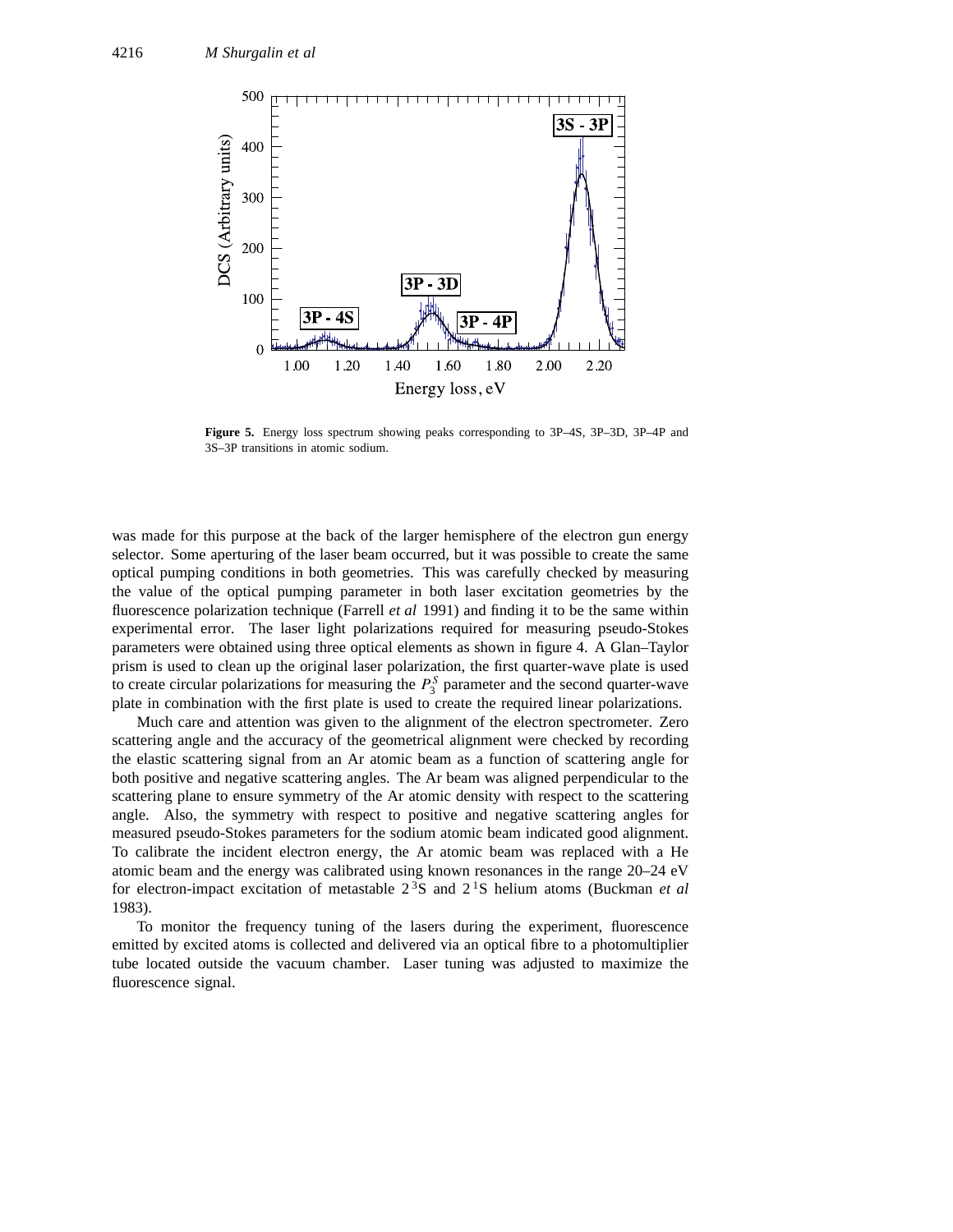When measuring pseudo-Stokes parameters, as in the case of the standard Stokes parameters, the detector efficiency, target atom density and incident electron beam current do not influence the measured pseudo-Stokes parameters. Only the relative signal differences for different laser polarizations are taken into account. However, it is very important to ensure the stability of these experimental conditions during each pseudo-Stokes parameter measurement. In a real experimental situation, some variations are inevitable and therefore in each measurement a test for stability is required. This is accomplished by analysing the magnitude of the signal corresponding to the inelastic 3S–3P scattering from the ground state. Since this signal does not depend on laser polarization used in obtaining each pseudo-Stokes parameter, it therefore must remain constant if the target atom density, incident electron beam current and detector efficiency remain stable. Because the 3S–3P transition is depopulated by laser excitation, this reference signal also reflects the stability of optical pumping including the stability of mutual alignment of the laser and electron beams. Comparing the magnitudes of the reference signals for different laser polarizations in each pseudo-Stokes parameter measurement provides a continuous test for stability. If the reference signals differed by more than two standard deviations then the measurement was rejected and the system checked. In most cases laser detuning, which was also indicated by a change in fluorescence intensity, and electron gun instability were responsible for variations in the reference signal.

### **4. Results and discussion**

Figure 6 shows the four measured pseudo-Stokes parameters as functions of scattering angle. These raw data already give some information on the collision process. At small scattering angles up to about  $12^\circ-14^\circ$  the  $P_1^S$ ,  $P_2^S$  and  $P_4^S$  parameters are small, while the *P<sup>S</sup>* <sup>3</sup> parameter, which is related to the angular momentum transfer *L*⊥, is comparatively large. This indicates that transitions involving the  $m = +1$  substate of the P-state are significantly favoured at small positive scattering angles, similar to the excitation of the 3P-state of sodium from the ground 3S-state (McClelland *et al* 1987, Sang *et al* 1994 and references therein). Transitions populating the  $m = 0$  substate are also significant in this range since the  $P_4^S$  parameter is almost zero at 6 $\degree$  and 10 $\degree$  scattering angles, thus indicating that a large volume of the charge cloud lies out of the scattering plane.

A clearer picture emerges when the density matrix elements of the P-state are calculated, which give the sums of MSEPs, given by equation (12). The following values for the optical pumping parameters, obtained from the quantum electrodynamics model of the optical excitation of the 3P-state of sodium, were used in the calculation:  $K_L = 0.36$ ,  $K_c = 0.99$ and  $K_c'' = 0.95$ . The  $K_L$  parameter was also verified experimentally as mentioned in the previous section.

Figure 7 presents the experimentally obtained MSEP sums as functions of scattering angle and the result of a CCC theoretical calculation (Bray 1998). Full details of the CCC have been presented in Bray *et al* (1994). Good agreement between the experimental results and the CCC theory is evident at all scattering angles. At  $0°$  scattering angle, the values of the excitation probabilities  $(\sigma_{-21} + \sigma_{01} + \sigma_{21})$ ,  $(\sigma_{-10} + \sigma_{10})$  and  $(\sigma_{-2-1} + \sigma_{0-1} + \sigma_{2-1})$  are within the range 0.3–0.36, suggesting that all magnetic substates of the 3P state contribute almost equally to the excitation of the 3D state. In the range of scattering angles from  $0°$  to  $10°$ , the probability of transitions between magnetic substates of negative reflection symmetry, that is the  $m = 0$  substate of the 3P-state and the  $m = \pm 1$  substates of the 3D-state, given by  $\rho_{00}^{3P(e)}$  does not vary significantly, remaining within the range 0.3–0.34. This value is comparable with the probability of transitions between magnetic substates of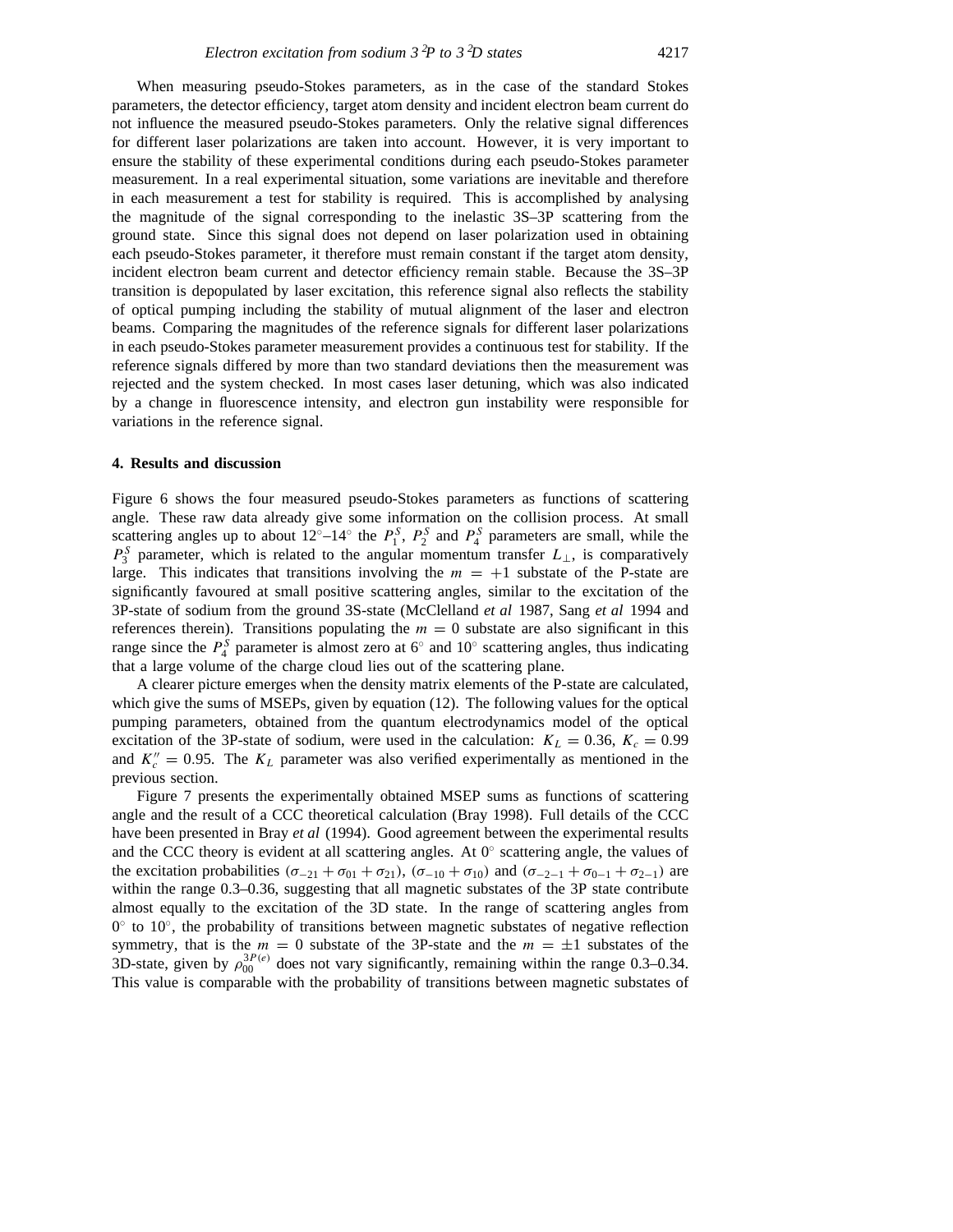

**Figure 6.** (*a*)  $P_1^S$ , (*b*)  $P_2^S$ , (*c*)  $P_3^S$  and (*d*)  $P_4^S$  parameters as functions of scattering angle measured at 30 eV incident electron energy for the 3P–3D transition.

positive reflection symmetry. While there are three scattering amplitudes contributing to transitions between magnetic substates of positive reflection symmetry, there are only two scattering amplitudes contributing to transitions between magnetic substates of negative reflection symmetry and therefore the latter transitions are quite favoured in this range of scattering angles. However, as the scattering angle increases, transitions between magnetic substates of negative reflection symmetry become much less significant as indicated by a decrease in the value of  $\rho_{00}^{3P(e)}$  to less than 0.1 at 22°. At the same time, an interesting trend is observed for transitions between magnetic substates of positive reflection symmetry. At small and positive scattering angles the  $m = 1$  substate of the 3P-state contributes to the 3D-state excitation more than the  $m = -1$  substate. The maximum difference is reached at a scattering angle of about 12◦. Beyond this angle the difference becomes less significant and at scattering angles from 22° to 24°, both the  $m = -1$  and  $m = 1$  substates contribute to the excitation process almost equally. Considering the 3P–3D scattering process in terms of excitation of the 3P-state from the isotropic 3D-state this trend is also clearly indicated by the behaviour of the standard *L*<sup>⊥</sup> parameter.

When excitation of the 3P-state from the 'isotropic' 3D-state is considered, the standard ACPs  $L_{\perp}$ ,  $\rho_{00}^{\text{nat}}$ ,  $P_{\ell}$  and  $\gamma$  can be used (Andersen *et al* 1988). These parameters are related to the density matrix elements of the P-state in the following way:

$$
L_{\perp} = \rho_{11}^{3P(e)} - \rho_{-1-1}^{3P(e)} \qquad \rho_{00}^{\text{nat}} = \rho_{00}^{3P(e)}
$$
  
\n
$$
P_{\ell} = |\rho_{1-1}^{3P(e)}| \qquad \text{and} \qquad \gamma = \frac{1}{2} \arctan\left(\frac{\text{Im}(\rho_{1-1}^{3P(e)})}{\text{Re}(\rho_{1-1}^{3P(e)})}\right).
$$
 (29)

Figure 8 presents both the experimental values and the CCC calculation of the  $L_{\perp}$  (*a*),  $P_{\ell}$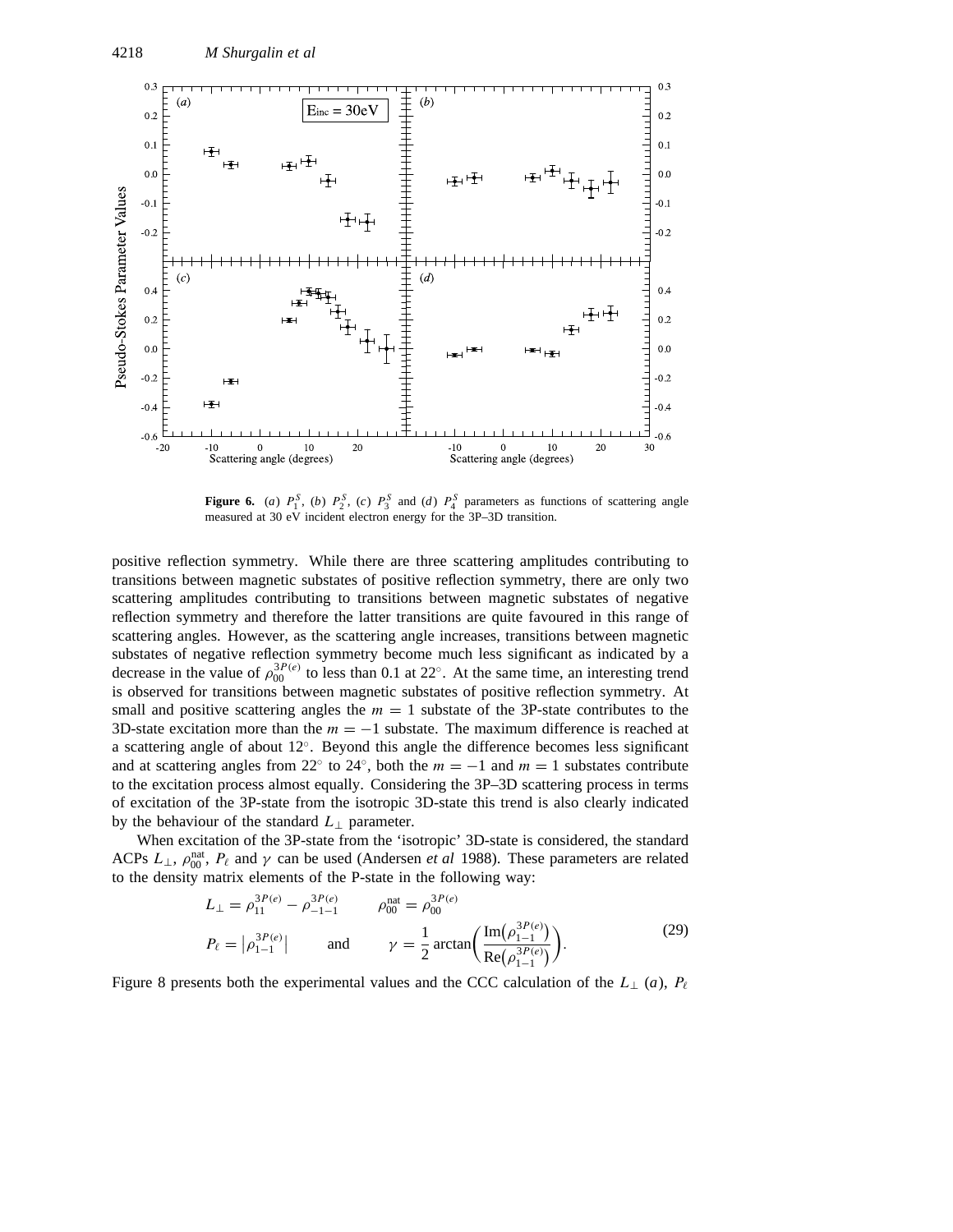

**Figure 7.** Density matrix elements  $\rho_{11}^{3P(e)}$  (squares and broken curve),  $\rho_{00}^{3P(e)} = \rho_{00}^{nat}$  (circles and full curve) and  $\rho_{-1-1}^{3P(e)}$  (triangles and dotted curves) giving magnetic substate excitation probabilities for the 3P–3D excitation as functions of scattering angle at 30 eV incident electron energy. Curves represent the convergent close-coupling theory calculations of Bray (1988).

(*b*) and *γ* (*c*) parameters as functions of scattering angle and the  $\rho_{00}^{\text{nat}}$  parameter is shown in figure 7. The experimental  $L_{\perp}$  and  $P_{\ell}$  are calculated from

$$
L_{\perp} = \frac{1 - K''_{c} \rho_{00}^{3P(e)}}{K_{c}} P_{3}^{S} \quad \text{and} \quad P_{\ell} = \sqrt{\left(\rho_{00}^{3P(e)} - \frac{1}{K_{L}}\right)^{2} \left(P_{1}^{2} + P_{2}^{2}\right)}. \quad (30)
$$

For all these parameters, the CCC theory provides good agreement with the experiment, being in excellent agreement at all scattering angles for the *L*<sup>⊥</sup> parameter. The *L*<sup>⊥</sup> parameter is positive and increases with scattering angle in the range from  $0°$  to  $+15°$ , reaching a maximum of ∼0.3 and then decreases to a very small value at about 22°. The  $P_\ell$  parameter is very small in the range of scattering angles from  $0°$  to  $+15°$ , which is correlated with the relatively large values of  $\rho_{00}^{\text{nat}}$  (charge cloud 'height' parameter, Andersen *et al* (1988)) and then increases to ~0.5 at 22° scattering angle as  $\rho_{00}^{\text{nat}}$  decreases. The *γ* parameter is nearly zero at small scattering angles from  $6°$  to  $10°$  and then changes quite rapidly, being almost 90◦ at scattering angles of 18◦ and 22◦.

It is interesting to analyse the internal coherence of the excitation process for transitions between magnetic substates of positive reflection symmetry (Andersen *et al* 1988). This degree of coherence is given by the  $P^+$  parameter:

$$
P^{+} = \sqrt{P_{\ell}^{2} + L_{\perp}^{2}}.
$$
\n(31)

Figure 8(*d*) shows the  $P^+$  parameter as a function of scattering angle. There is some degree of coherence observed, well below unity, at all scattering angles within the range from  $0°$ to 22◦. This is not surprising since three different scattering amplitudes contribute and these may not be in phase. There is a tendency for the coherence to increase slightly with scattering angle. This may indicate that out of three different scattering amplitudes one is possibly becoming more dominant. The CCC theory is again found to agree reasonably well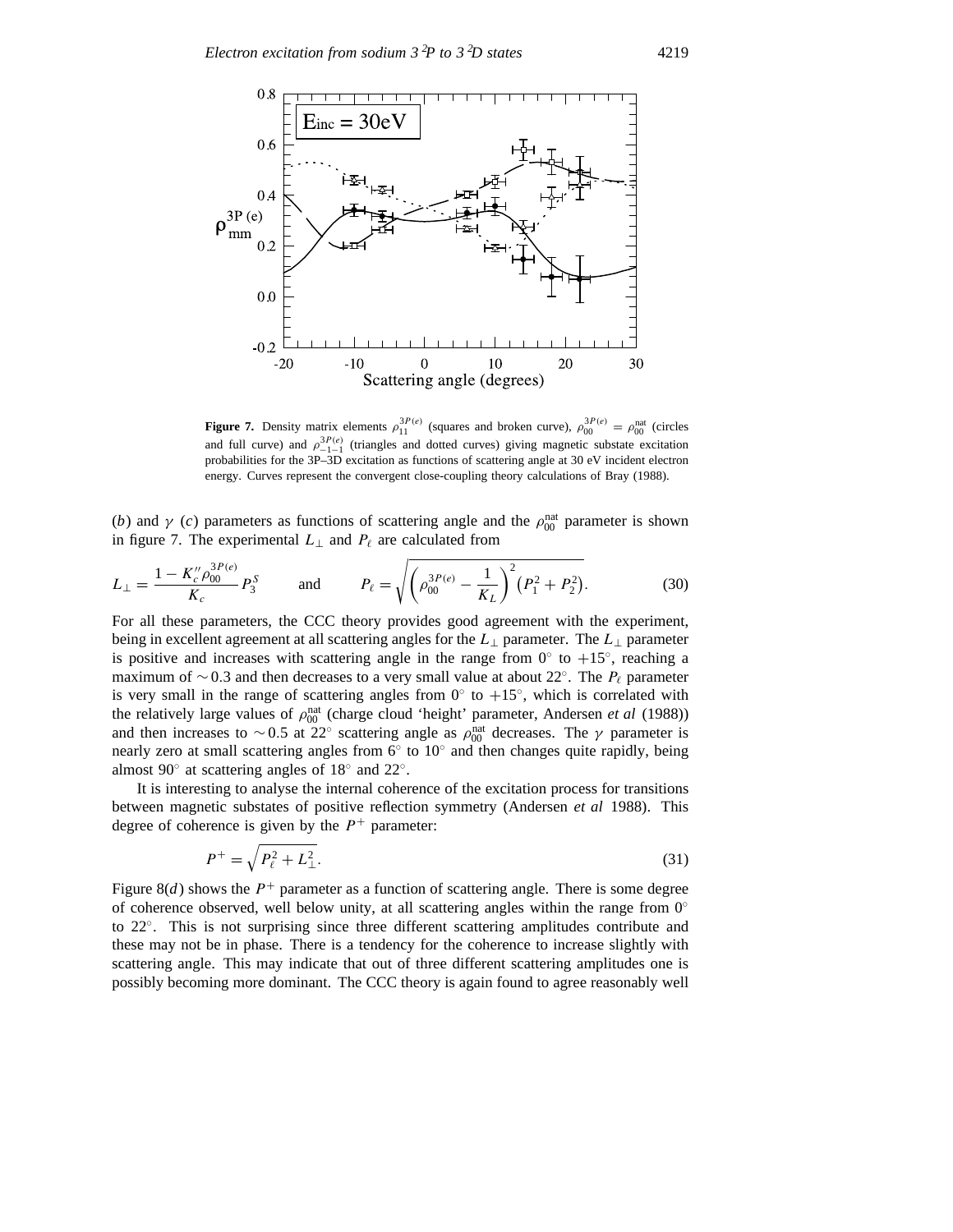

**Figure 8.** Angular momentum transfer  $L_{\perp}$  (*a*), linear polarization of the P-state charge cloud *P*<sub> $\ell$ </sub> (*b*), *γ* parameter (*c*) and *P*<sup>+</sup> parameter (*d*) as functions of scattering angle for the excitation of the 3P state from the isotropic 3D state at 28.4 eV incident electron energy. Curves show the convergent close-coupling theory calculations of Bray (1988).

with the experiment, however, there are smaller experimental values of the  $P<sup>+</sup>$  parameter observed at scattering angles of 10◦ and 14◦.

The results obtained for the standard ACPs at 28.4 eV incident electron energy for the 3P state excitation from the isotropic 3D state of sodium appear to be similar to the results obtained at 5 eV incident electron energy for the same transition, presented in Andersen *et al* (1988). The only noticeable differences found are the following. At 5 eV incident electron energy the *L*<sup>⊥</sup> parameter reaches a maximum at a larger scattering angle ∼ 20◦ and the  $\rho_{00}^{\text{nat}}$  and  $P_\ell$  parameters vary with scattering angle more slowly in the range from 10<sup>°</sup> to 22◦.

# **5. Conclusion**

This work has presented a description of electron-impact-induced transitions between atomic states of different angular momenta for atoms which allow for conservation of the total electron spin, based on the density matrix formalism. Measurement schemes which allow the determination of some ACPs for excitation of the D-state from the P-state have been considered. It has been shown that measuring pseudo-Stokes parameters for the scattering signal from the laser-prepared P-state is equivalent to studying the electron-impact excitation of the P-state from the isotropic D-state. At the same time, this method allows the determination of certain sums of MSEPs for the electron-impact-induced P- to D-state transition.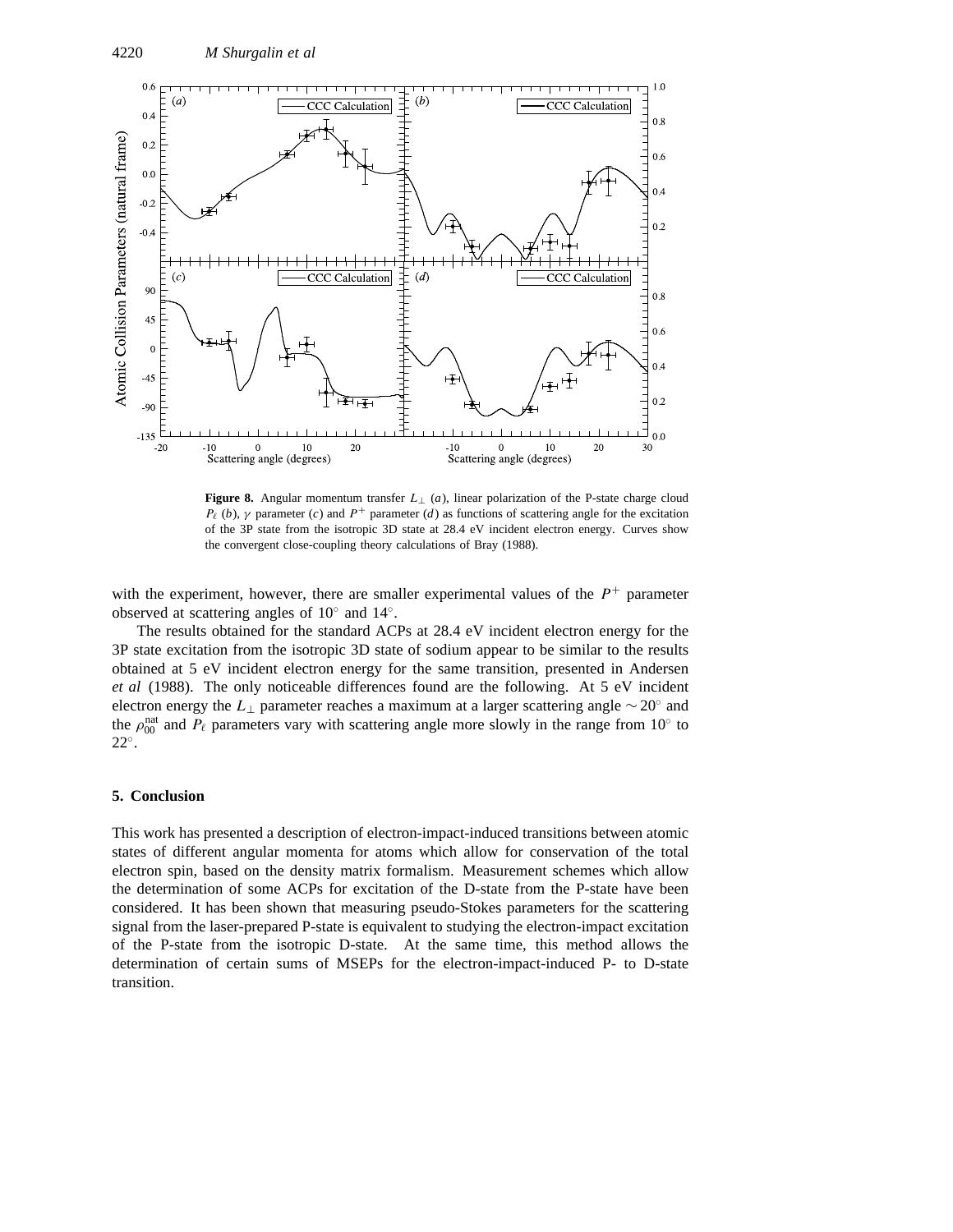The experiment of electron scattering from the optically prepared 3P-state of sodium has been described. The  $P_1^S$ ,  $P_2^S$ ,  $P_3^S$  and  $P_4^S$  pseudo-Stokes parameters have been measured for the 3P–3D transition. These allow the determination of probabilities of excitation of the 3D-state from a particular magnetic substate of the 3P-state, which are given by certain sums of MSEPs. These probabilities are believed to provide more comprehensive tests of theory and give more information about the collision dynamics involved in the electron-impact excitation of the D-state from the P-state, than DCS measurements alone. The experimental data are compared with the CCC theory calculations. Good agreement between the theory and the experiment is found, in support of the applicability of the CCC theory for electronimpact-induced transitions between excited atomic states of higher angular momenta and at higher incident electron energies than have previously been considered.

# **Acknowledgments**

The authors would like to thank Dr I Bray for providing the CCC calculation results. Financial support for this work was provided by the Australian Research Council. One of us (MS) was supported by a Griffith University Postgraduate Award.

### **Appendix**

In this appendix the derivation of the general formula describing electron-impact-induced transitions allowing conservation of the total electron spin is outlined. The derivation follows closely that of Blum (1981). An ensemble of target atoms in an initial state immediately prior to the collision is described by the atomic density operator  $\rho^A$ :

$$
\rho^{A} = \frac{1}{2S_{0} + 1} \sum_{M_{S_{0}}} \left| \alpha_{0} L_{0} M_{L_{0}} S_{0} M_{S_{0}} \right| \left| \alpha_{0} L_{0} M_{L_{0}} S_{0} M_{S_{0}} \right| \tag{A1}
$$

where  $S_0$  and  $M_{S_0}$  are the atomic electron spin quantum numbers,  $L_0$  and  $M_{L_0}$  are orbital angular momentum quantum numbers and  $\alpha_0$  denotes all other quantum numbers which are needed to fully specify the initial atomic state. All atoms have the same  $S_0$ ,  $L_0$  and  $\alpha_0$ . Since no spins are observed, the initial atomic density operator is averaged over  $M_{S_0}$ . The initial state of the incident electrons, characterized by their linear momentum  $P_0$  and spin quantum number  $m_0$ , is described by the incident electron density operator  $\rho^e$ :

$$
\rho^e = \frac{1}{2} \sum_{m_0} |P_0 m_0| \langle P_0 m_0 |.
$$
 (A2)

All electrons are assumed to have a well defined linear momentum  $P_0$ . An average over the incident electron spin is taken because the incident electrons are not spin-polarized. Prior to the collision the target atoms and the incident electrons are two separate systems which are not correlated. The initial state of the combined system of the target atoms and the incident electrons can therefore be described by the density operator that is the direct product of the density operators for each separate system:

$$
\rho^{(1)} = \rho^A X \rho^e = \frac{1}{2(2S_0 + 1)} \sum_{M_{S_0} m_0} \left| \alpha_0 L_0 M_{L_0} S_0 M_{S_0} P_0 m_0 \right| \left\langle \alpha_0 L_0 M_{L_0} S_0 M_{S_0} P_0 m_0 \right|.
$$
\n(A3)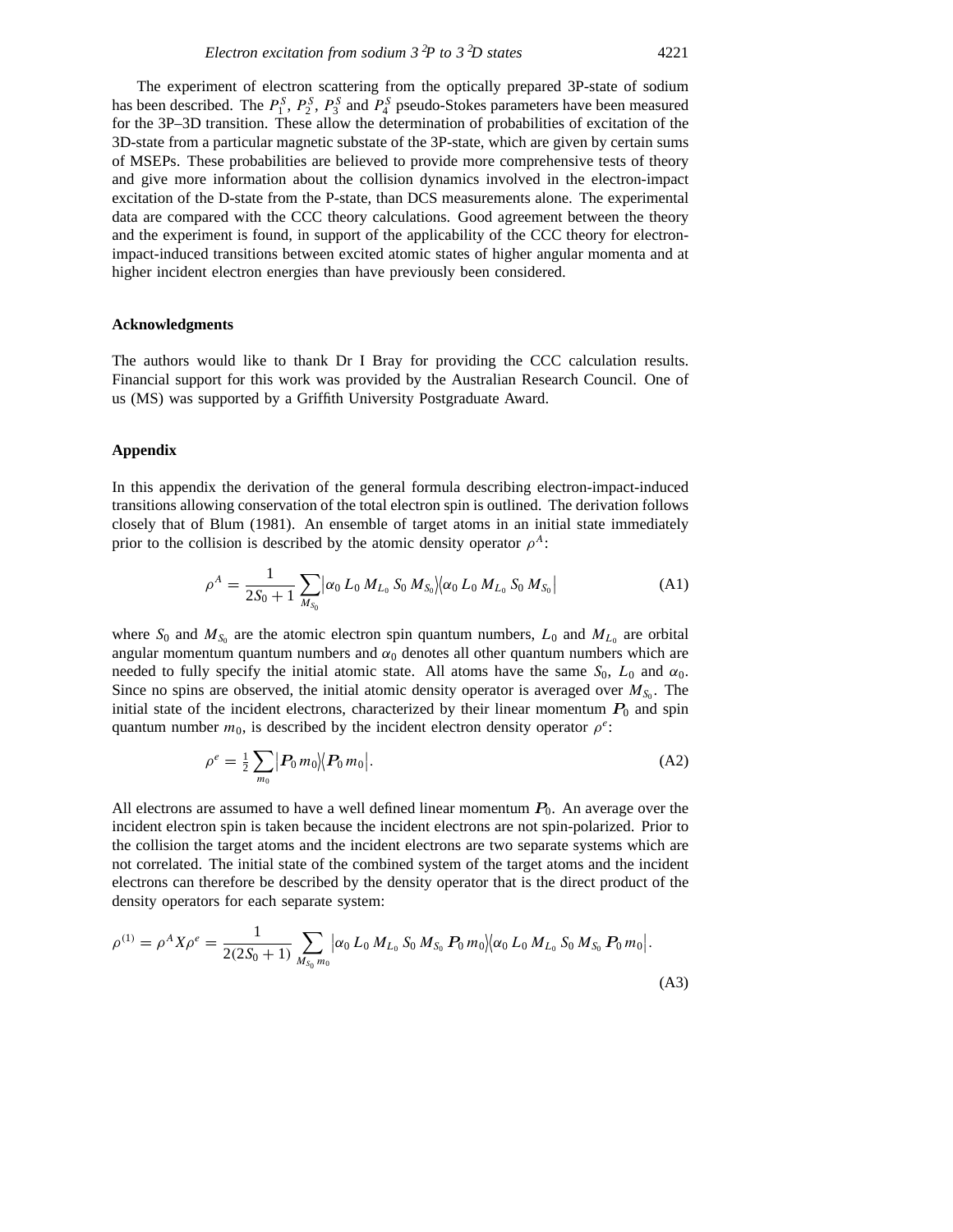Suppressing the dependence on the fixed variables  $\alpha_0$ ,  $L_0$ ,  $S_0$ ,  $P_0$ , the density matrix elements of  $\rho^{(1)}$  are given by

$$
\langle M'_{L_0} M'_{S_0} m_0 | \rho^{(1)} | M_{L_0} M_{S_0} m_0 \rangle = \frac{1}{2(2S_0 + 1)} \delta_{M'_{S_0} M_{S_0}} \langle M'_{L_0} | \rho^A | M_{L_0} \rangle.
$$
 (A4)

Immediately after the collision, the system of target atoms and scattered electrons are in a scattered state. This scattered state is described by the density operator  $\rho^{(2)}$ , which is related to the initial density operator by the transition operator *T* :

$$
\rho^{(2)} = T \rho^{(1)} T^+.
$$
\n(A5)

Let the quantum numbers  $\alpha_1, L_1, M_{L_1}, S_1, M_{S_1}$  and  $P_1, m_1$  characterize the final state  $\rho^{(2)}$ . The scattered electrons are detected only with a particular linear momentum  $P_1$ , corresponding to an energy loss for the excitation of a particular atomic state, which is characterized by well defined quantum numbers  $\alpha_1$ ,  $L_1$  and  $S_1$ . The resolution of an electron spectrometer can usually be made good enough to resolve individual transitions into the states of different  $\alpha_1$ ,  $L_1$  and  $S_1$  (e.g. singlet and triplet states). Due to such selection  $\alpha_1$ ,  $L_1$ and  $S_1$  are the same for all atoms excited by the collisions with the detected electrons. Hence the dependence of  $\rho^{(2)}$  on these terms can be suppressed. The density matrix elements of  $\rho^{(2)}$  are then given by

$$
\langle M'_{L_1} M'_{S_1} m'_1 | \rho^{(2)} | M_{L_1} M_{S_1} m_1 \rangle = \langle M'_{L_1} M'_{S_1} m'_1 | T \rho^{(1)} T^+ | M_{L_1} M_{S_1} m_1 \rangle. \tag{A6}
$$

Using the 'completeness' relation (Blum 1981):

$$
\sum_{M_{L_0}M_{S_0}m_0} \left| M_{L_0}M_{S_0}m_0 \right| \left| M_{L_0}M_{S_0}m_0 \right| = 1 \tag{A7}
$$

the following equation is obtained:

$$
\langle M'_{L_1} M'_{S_1} m'_1 | \rho^{(2)} | M_{L_1} M_{S_1} m_1 \rangle = \sum_{M'_{L_0} M_{L_0} M'_{S_0} M_{S_0} m'_0 m_0} \langle M'_{L_1} M'_{S_1} m'_1 | T | M'_{L_0} M'_{S_0} m'_0 \rangle
$$

$$
\times \langle M'_{L_0} M'_{S_0} m'_0 | \rho^{(1)} | M_{L_0} M_{S_0} m_0 \rangle \langle M_{L_0} M_{S_0} m_0 | T^+ | M_{L_1} M_{S_1} m_1 \rangle.
$$
 (A8)

Substituting expression (A4) for the  $\rho^{(1)}$  density matrix elements into equation (A8) and taking an average over the unobserved spins, the following equation is obtained:

$$
\langle M'_{L_1} | \rho^{(2)} | M_{L_1} \rangle = \sum_{M_{S_1} m_1} \langle M'_{L_1} M_{S_1} m_1 | \rho^{(2)} | M_{L_1} M_{S_1} m_1 \rangle
$$
  
\n
$$
= \sum_{M'_{L_0} M_{L_0}} \langle M'_{L_0} | \rho^{(1)} | M_{L_0} \rangle \frac{1}{2(2S_0 + 1)}
$$
  
\n
$$
\times \sum_{M_{S_1} m_1 M_{S_0} m_0} \langle M'_{L_1} M_{S_1} m_1 | \mathbf{T} | M'_{L_0} M_{S_0} m_0 \rangle \langle M_{L_0} M_{S_0} m_0 | \mathbf{T}^+ | M_{L_1} M_{S_1} m_1 \rangle.
$$
  
\n(A9)

The resulting  $\rho^{(2)}$  is the reduced density matrix that describes only the orbital states of an ensemble of electron-impact excited atoms. The matrix elements of the transition operator in the above equation can be recognized as the scattering amplitudes. These scattering amplitudes still have a dependence on spin components. Using the conservation of total spin and angular momenta, the expression for  $\rho^{A(2)}$  matrix elements can be obtained, which involves spin-averaged scattering amplitudes depending only on the orbital quantum numbers (Blum 1981). States with different atomic and projectile electron spins are related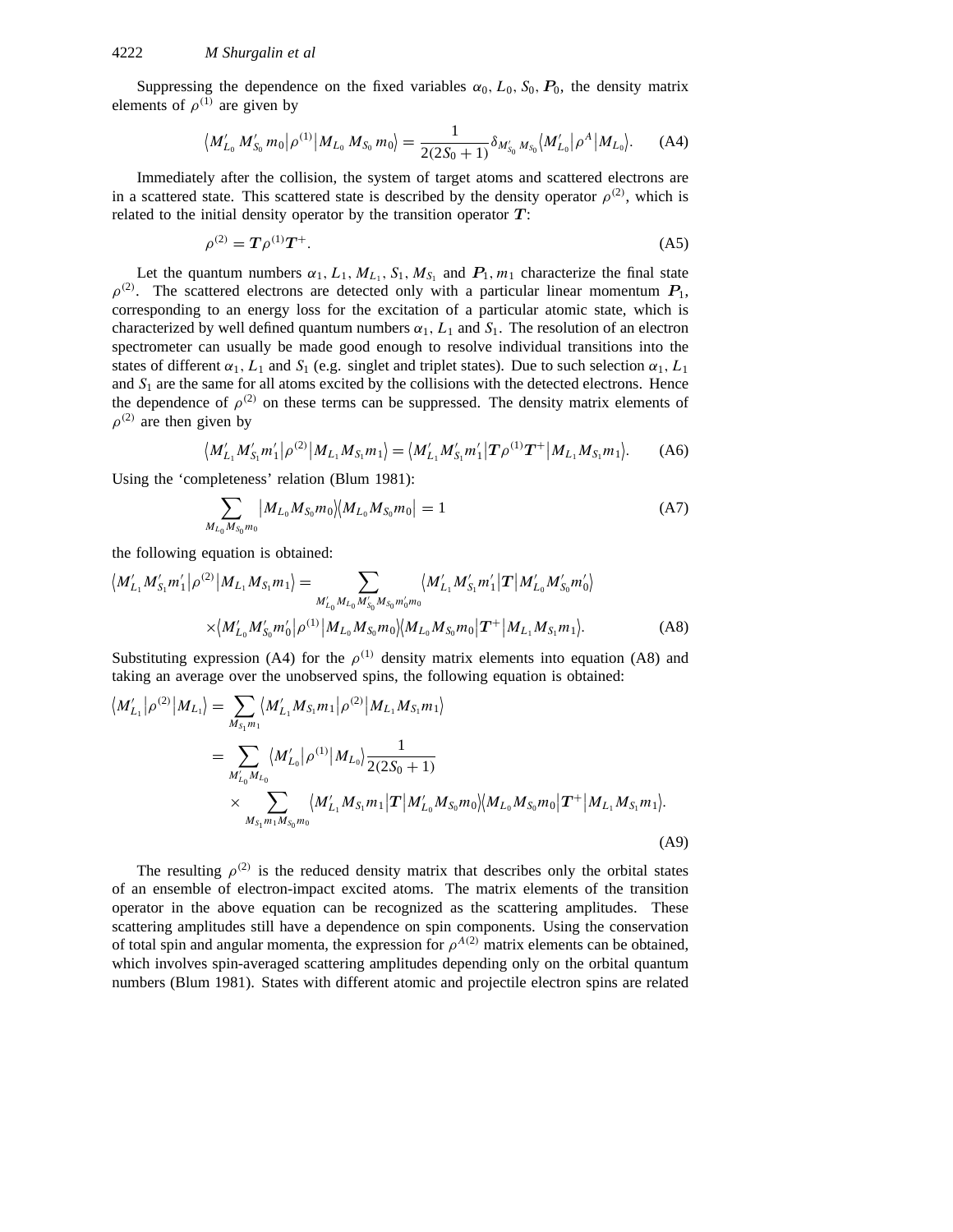to the states of total spin  $S, m_S$  through the Clebsch–Gordan coefficients. Using these coefficients the transition matrix elements can be re-cast into the following form:

$$
\langle M'_{L_1} M'_{S_1} m'_1 | \mathbf{T} | M'_{L_0} M_{S_0} m_0 \rangle = \sum_{S' M'_S} \langle \frac{1}{2}, \frac{1}{2}, M_{S_0}, m_0 | (\frac{1}{2}, \frac{1}{2}) S', M'_S \rangle \langle \frac{1}{2}, \frac{1}{2}, M_{S_1}, m_1 | (\frac{1}{2}, \frac{1}{2}) S', M'_S \rangle
$$
  
 
$$
\times \langle S' M'_S M'_{L_1} | \mathbf{T} | S' M'_S M'_{L_0} \rangle
$$
 (A10*a*)

and  $\overline{\mathcal{L}}$ 

$$
M_{L_0} M_{S_0} m_0 |T^+| M_{L_1} M_{S_1} m_1\rangle = \sum_{S M_S} \langle \frac{1}{2}, \frac{1}{2}, M_{S_0}, m_0 | (\frac{1}{2}, \frac{1}{2}) S, M_S \rangle
$$
  
 
$$
\times \langle \frac{1}{2}, \frac{1}{2}, M_{S_1}, m_1 | (\frac{1}{2}, \frac{1}{2}) S, M_S \rangle \langle S M_S M_{L_0} | T^+ | S M_S M_{L_1} \rangle
$$
 (A10b)

where expressions of the form  $\left(\frac{1}{2}, \frac{1}{2}, M_{S_0}, m_0\right| \left(\frac{1}{2}, \frac{1}{2}\right) S', M'_S$  denote the Clebsch–Gordan coefficients. Substituting (A10) into (A9) and using the unitary properties of the Clebsch– Gordan coefficients yields

$$
\langle M'_{L_1} | \rho^{A(2)} | M_{L_1} \rangle = \sum_{M_{L_0} M'_{L_0}} \langle M'_{L_0} | \rho^{A(1)} | M_{L_0} \rangle \frac{1}{2(2S_0 + 1)} \sum_S (2S + 1) \langle S M'_{L_1} | T | S M'_{L_0} \rangle
$$
  
 
$$
\times \langle S M_{L_0} | T^+ | S M_{L_1} \rangle \tag{A11}
$$

which contains spin-averaged transition operator matrix elements for each total spin channel. These transition matrix elements can be denoted as  $T_{S,Mm}$  and  $T_{S,nN}^+$ , where  $M'_{L_1}$  and  $M'_{L_0}$  correspond to  $M$  and  $m$  subscripts,  $M_{L_1}$  and  $M_{L_0}$  correspond to  $N$  and  $n$  subscripts,  $S$ subscript denotes the total spin channel and  $T_{S,nN}^+ = T_{S,Nn}^*$  from the definition of the Hermitian conjugate (Messiah 1962). The probability of excitation through a particular total spin channel can be introduced as  $W_S = (2S + 1)/2(2S_0 + 1)$ . Equation (A11) can then be written in a compact matrix form:

$$
\rho_{MN}^{A(2)} = \sum_{mn} \rho_{mn}^{A(1)} \sum_{S} W_{S} T_{S,Mm} T_{S,Nn}^{*}
$$
\n(A12)

where  $\rho_{mn}^{A(1)}$  and  $\rho_{MN}^{A(2)}$  are the density matrix elements describing the ensembles of atoms immediately before the collision and immediately after the collision, respectively.

#### **References**

Andersen N and Bartschat K 1996 *Adv. At. Mol. Opt. Phys.* **36** 1 ——1997 *J. Phys. B: At. Mol. Opt. Phys.* **30** 5071 Andersen N, Bartschat K, Broad J T and Hertel I V 1997a *Phys. Rep.* **279** 251 Andersen N, Broad J T, Campbell E E B, Gallagher J W and Hertel I V 1997b *Phys. Rep.* **278** 107 Andersen N, Gallagher J W and Hertel I V 1988 *Phys. Rep.* **165** 1 Blum K 1981 *Density Matrix Theory and Applications* (New York: Plenum) Blum K and Kleinpoppen H 1979 *Phys. Rep.* **52** 203 Bray I 1998 Private communication Bray I, Fursa D V and McCarthy I E 1994 *Phys. Rev.* A **49** 2667 Buckman S J, Hammond P, Read F H and King G C 1983 *J. Phys. B: At. Mol. Phys.* **16** 4039 Csanak G, Cartwright D C and Trajmar S 1992 *Phys. Rev.* A **45** 1625 Farrell P M, MacGillivray W R and Standage M C 1988 *Phys. Rev.* A **37** 4240 ——1991 *Phys. Rev.* A **44** 1828 Hermann H W 1979 *Thesis* University Kaiserslautern, Kaiserslautern Hermann H W and Hertel I V 1982a *Comment. At. Mol. Phys.* **12** 61 ——1982b *Comment. At. Mol. Phys.* **12** 127 Hummer C R and Burns D J 1986 *Phys. Rev.* A **33** 2995 Kessler J 1985 *Polarized Electrons* (Berlin: Springer)